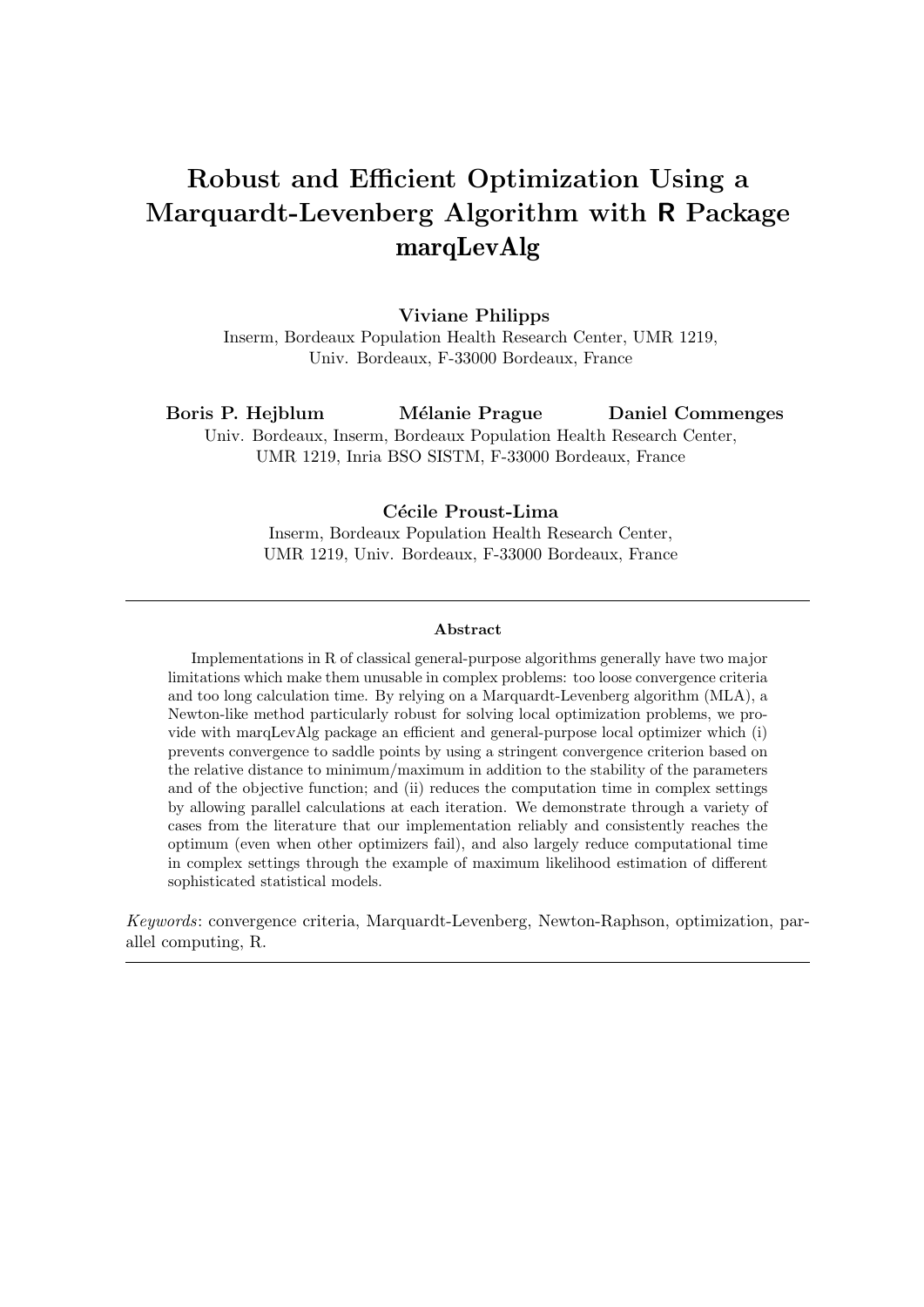# 1. Introduction

Optimization is an essential task in many computational problems. In statistical modelling for instance, in the absence of analytical solution, maximum likelihood estimators are often retrieved using iterative optimization algorithms which locally solve the problem from given starting values.

Steepest descent algorithms are among the most famous general optimization algorithms. They generally consist in updating parameters according to the steepest gradient (gradient descent) possibly scaled by the Hessian in the Newton (Newton-Raphson) algorithm or an approximation of the Hessian based on the gradients in the quasi-Newton algorithms (e.g., Broyden-Fletcher-Goldfarb-Shanno — BFGS). Newton-like algorithms have been shown to provide good convergence properties [\(Joe and Nash](#page-20-0) [2003\)](#page-20-0) and were demonstrated in particular to behave better than Expectation-Maximization (EM) algorithms in several contexts of Maximum Likelihood Estimation, such as the random-effect models [\(Lindstrom and Bates](#page-20-1) [1988\)](#page-20-1) or the latent class models [\(Proust and Jacqmin-Gadda](#page-21-0) [2005\)](#page-21-0). Among Newton methods, the Marquardt-Levenberg algorithm, initially proposed by Levenberg [\(Levenberg](#page-20-2) [1944\)](#page-20-2) then Marquardt [\(Marquardt](#page-20-3) [1963\)](#page-20-3), combines BFGS and gradient descent methods to provide a more robust optimization algorithm. As other Newton methods, Marquardt-Levenberg algorithm is designed to find a local optimum of the objective function from given initial values. When dealing with multimodal objective functions, it can thus converge to local optimum, and needs to be combined with a grid search to retrieve the global optimum.

The R software includes multiple solutions for optimization tasks (see CRAN task View on "Optimization and Mathematical Programming" [\(Theussl, Schwendinger, and Borchers](#page-22-0) [2014\)](#page-22-0)). In particular the optim function in base R offers different algorithms for general purpose optimization, and so does optimx — a more recent package extending optim [\(Nash](#page-21-1) [and Varadhan](#page-21-1) [2011\)](#page-21-1). Numerous additional packages are available for different contexts, from nonlinear least square problems (including some exploiting Marquardt-Levenberg idea like minpack.lm [\(Elzhov, Mullen, Spiess, and Bolker](#page-19-0) [2016\)](#page-19-0) and nlmrt [\(Nash](#page-21-2) [2016\)](#page-21-2)) to stochastic optimization and algorithms based on the simplex approach. However, R software could benefit from a general-purpose R implementation of Marquardt-Levenberg algorithm.

Moreover, while optimization can be easily achieved in small dimension, the increasing complexity of statistical models leads to critical issues. First, the large dimension of the objective function can induce excessively long computation times. Second, with complex objective functions, it is more likely to encounter flat regions, so that convergence cannot be assessed according to objective function stability anymore.

To address these two issues, we propose a R implementation of the Levenberg-Marquardt algorithm in the package marqLevAlg which relies on a stringent convergence criterion based on the first and second derivatives to avoid loosely convergence [\(Prague, Diakite, and Com](#page-21-3)[menges](#page-21-3) [2012\)](#page-21-3) and includes (from version 2.0.1) parallel computations within each iteration to speed up convergence in complex settings.

Section 2 and 3 describe the algorithm and the implementation, respectively. Then Section 4 provides an example of call with the estimation of a linear mixed model. A benchmark of the package is reported in Section 5 with the performances of parallel implementation. Performances of Marquardt-Levenberg algorithm implementation are also challenged in Section 6 using a variety of simple and complex examples from the literature, and compared with other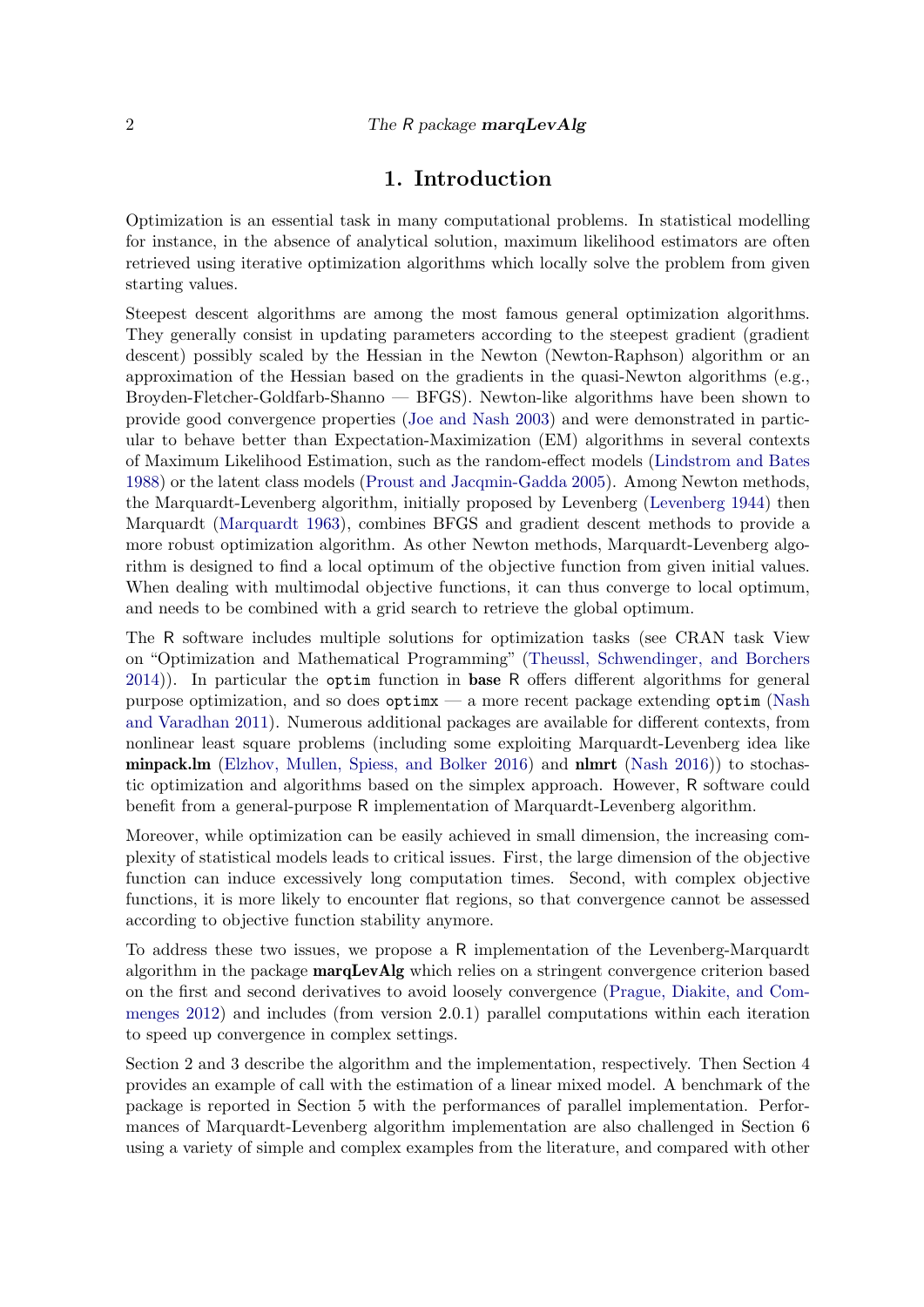optimizers. Finally Section 7 concludes.

# 2. Methodology

#### 2.1. The Marquardt-Levenberg algorithm

The Marquardt-Levenberg algorithm (MLA) can be used for any problem where a function  $\mathcal{F}(\theta)$  has to be minimized (or equivalently, function  $\mathcal{L}(\theta) = -\mathcal{F}(\theta)$  has to be maximized) according to a set of m unconstrained parameters  $\theta$ , as long as the second derivatives of  $\mathcal{F}(\theta)$ exist. In statistical applications for instance, the objective function is the deviance to be minimized or the log-likelihood to be maximized.

Our improved MLA iteratively updates the vector  $\theta^{(k)}$  from a starting point  $\theta^{(0)}$  until convergence using the following formula at iteration  $k + 1$ :

$$
\theta^{(k+1)} = \theta^{(k)} - \delta_k(\tilde{H}(\mathcal{F}(\theta^{(k)})))^{-1} \nabla(\mathcal{F}(\theta^{(k)}))
$$

where  $\theta^{(k)}$  is the set of parameters at iteration k,  $\nabla(\mathcal{F}(\theta^{(k)}))$  is the gradient of the objective function at iteration k, and  $\tilde{H}(\mathcal{F}(\theta^{(k)}))$  is the Hessian matrix  $H(\mathcal{F}(\theta^{(k)}))$  where the diagonal terms are replaced by  $\widetilde{H}(\mathcal{F}(\theta^{(k)}))_{ii} = H(\mathcal{F}(\theta^{(k)}))_{ii} + \lambda_k[(1 - \eta_k)|H(\mathcal{F}(\theta^{(k)}))_{ii}| +$  $\eta_k \text{tr}(H(\mathcal{F}(\theta^{(k)})))$ . In the original MLA the Hessian matrix is inflated by a scaled identity matrix. Following [Fletcher](#page-20-4) [\(1971\)](#page-20-4) we consider a refined inflation based on the curvature. The diagonal inflation of our improved MLA makes it an intermediate between the steepest descent method and the Newton method. The parameters  $\delta_k$ ,  $\lambda_k$  and  $\eta_k$  are scalars specifically determined at each iteration k. Parameter  $\delta_k$  is fixed to 1 unless the objective function is not reduced, in which case a line search determines the locally optimal step length. Parameters  $\lambda_k$  and  $\eta_k$  are internally modified in order to ensure that (i)  $\tilde{H}(\mathcal{F}(\theta^{(k)}))$  be definite-positive at each iteration k, and (ii)  $\tilde{H}(\mathcal{F}(\theta^{(k)}))$  approaches  $H(\mathcal{F}(\theta^{(k)}))$  when  $\theta^{(k)}$  approaches  $\hat{\theta}$ .

When the problem encounters a unique solution, the minimum is reached whatever the chosen initial values.

#### <span id="page-2-0"></span>2.2. Stringent convergence criteria

As in any iterative algorithm, convergence of MLA is achieved when convergence criteria are fullfilled. In **marqLevAlg** package, convergence is defined according to three criteria:

- parameters stability:  $\sum_{j=1}^{m} (\theta_j^{(k+1)} \theta_j^{(k)})$  $\binom{k}{j}^2 < \epsilon_a$
- objective function stability:  $|\mathcal{F}^{(k+1)} \mathcal{F}^{(k)}| < \epsilon_b$
- relative distance to minimum/maximum (RDM):  $\frac{\nabla (\mathcal{F}(\theta^{(k)}))(H(\mathcal{F}(\theta^{(k)})))^{-1}\nabla(\mathcal{F}(\theta^{(k)}))}{m} < \epsilon_d$

The original Marquardt-Levenberg algorithm [\(Marquardt](#page-20-3) [1963\)](#page-20-3) and its implementations [\(Elzhov](#page-19-0) et al. [2016;](#page-19-0) [Nash](#page-21-2) [2016\)](#page-21-2) consider the two first criteria, as well as a third one based on the angle between the objective function and its gradient. Yet none of these criteria, which are also used in many other iterative algorithms, ensure a convergence toward an actual optimum. They only ensure the convergence toward a saddle point. We thus chose to complement the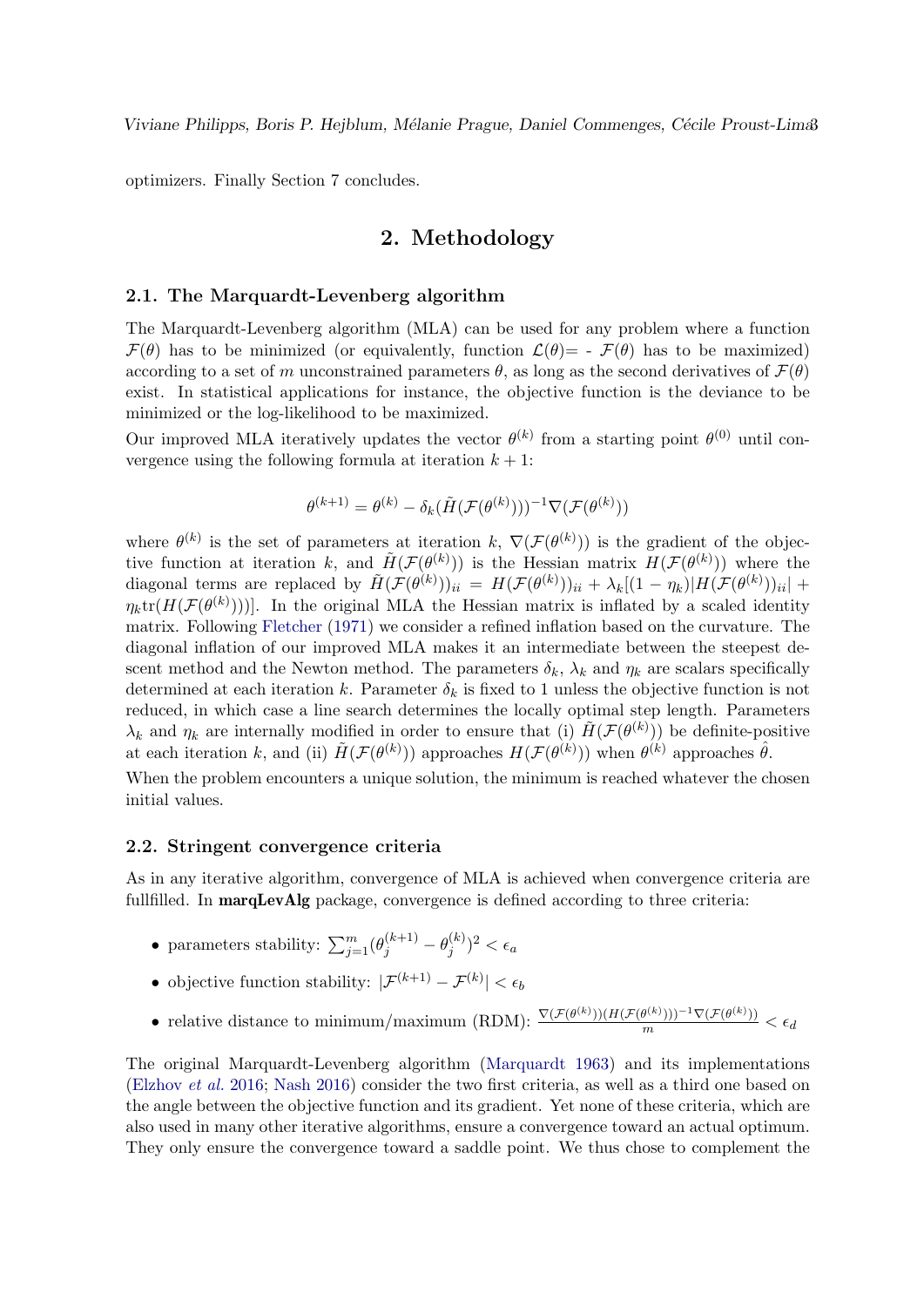parameter and objective function stability by the relative distance to minimum/maximum. As it requires the Hessian matrix to be invertible, it prevents from any convergence to a saddle point, and is thus essential to ensure that an optimum is truly reached. When the Hessian is not invertible, RDM is set to  $1+\epsilon_d$  and convergence criteria cannot be fullfilled.

Although it constitutes a relevant convergence criterion in any optimization context, RDM was initially designed for log-likelihood maximization problems, that is cases where  $\mathcal{F}(\theta)$  =  $\mathcal{L}(\theta)$  with  $\mathcal L$  the log-likelihood. In that context, RDM can be interpreted as the ratio between the numerical error and the statistical error [\(Commenges, Jacqmin-Gadda, Proust, and Guedj](#page-19-1) [2006,](#page-19-1) Prague, Commenges, Guedj, Drylewicz, and Thiébaut [\(2013\)](#page-21-4)).

The three thresholds  $\epsilon_a$ ,  $\epsilon_b$  and  $\epsilon_d$  can be adjusted, but values around 0.0001 are usually sufficient to guarantee a correct convergence. In some complex log-likelihood maximisation problems for instance, [Prague](#page-21-4) *et al.* [\(2013\)](#page-21-4) showed that the RDM convergence properties remain acceptable providing  $\epsilon_d$  is below 0.1 (although the lower the better).

#### 2.3. Derivatives calculation

MLA update relies on first  $(\nabla(\mathcal{F}(\theta^{(k)})))$  and second  $(H(\mathcal{F}(\theta^{(k)})))$  derivatives of the objective function  $\mathcal{F}(\theta^{(k)})$  at each iteration k. The gradient and the Hessian may sometimes be calculated analytically but in a general framework, numerical approximation can become necessary. In **marqLevAlg** package, in the absence of analytical gradient computation, the first derivatives are computed by central finite differences. In the absence of analytical Hessian, the second derivatives are computed using forward finite differences. The step of finite difference for each derivative depends on the value of the involved parameter. It is set to  $\max(10^{-7}, 10^{-4}|\theta_j|)$  for parameter j.

When both the gradient and the Hessian are to be numerically computed, numerous evaluations of  $\mathcal F$  are required at each iteration:

- 2  $\times$  m evaluations of F for the numerical approximation of the gradient function;
- $\bullet \ \frac{m \times (m+1)}{2}$  $\frac{m+1}{2}$  evaluations of F for the numerical approximation of the Hessian matrix.

The number of derivatives thus grows quadratically with the number m of parameters and calculations are per se independent as done for different vectors of parameters  $\theta$ .

When the gradient is analytically calculated, only the second derivatives have to be approximated, requiring  $2\times m$  independent calls to the gradient function. In that case, the complexity thus linearly increases with  $m$ .

In both cases, and especially when each calculation of derivative is long and/or  $m$  is large, parallel computations of independent  $\mathcal F$  evaluations becomes particularly relevant to speed up the estimation process.

### <span id="page-3-0"></span>2.4. Special case of a log-likelihood maximization

When the optimization problem is the maximization of the log-likelihood  $\mathcal{L}(\theta)$  of a statistical model according to parameters  $\theta$ , the Hessian matrix of the  $\mathcal{F}(\theta) = -\mathcal{L}(\theta)$  calculated at the optimum  $\hat{\theta}$ ,  $\mathcal{H}_{\hat{\theta}} = -\frac{\partial^2 \mathcal{L}(\theta)}{\partial \theta^2}$  $\frac{\Sigma(\sigma)}{\partial \theta^2}|_{\theta=\hat{\theta}}$ , provides an estimator of the Fisher Information matrix. The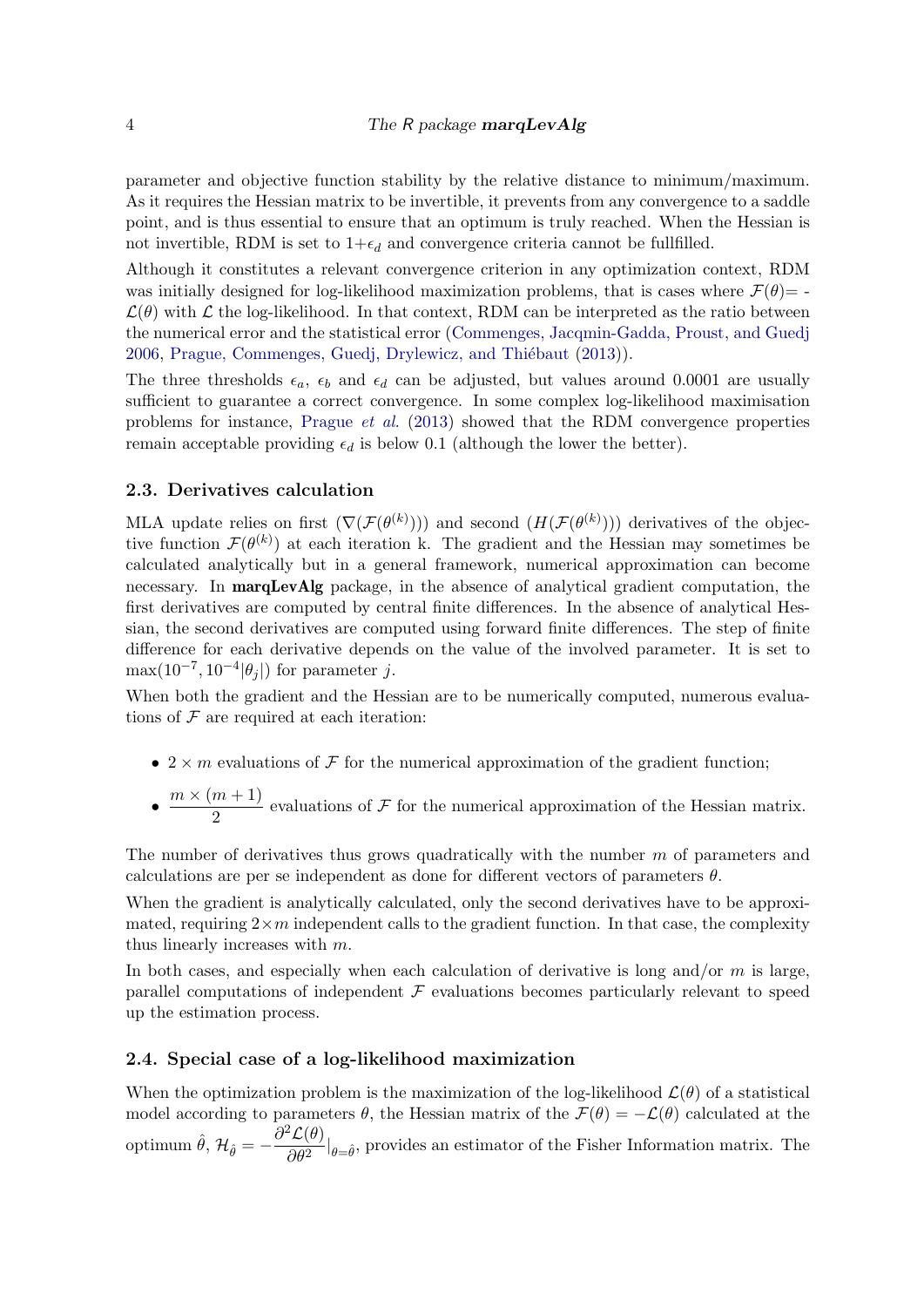inverse of  $\mathcal{H}_{\hat{\theta}}$  computed in the package thus provides an estimator of the variance-covariance matrix of the optimized vector of parameters  $\hat{\theta}$ .

# 3. Implementation

## 3.1. marqLevAlg function

The call of the marqLevAlg function, or its shorcut mla, is the following :

```
margLevAlg(b, m = FALSE, fn, gr = NULL, hess = NULL, maxiter = 500,epsa = 0.0001, epsb = 0.0001, epsd = 0.0001, digits = 8,
  print.info = FALSE, blinding = TRUE, multipleTry = 25, nproc = 1,
  clustertype = NULL, file = ", .packages = NULL, minimize = TRUE, ...)
```
Argument b is the set of initial parameters; alternatively its length m can be entered. fn is the function to optimize; it should take the parameter vector as first argument, and additional arguments are passed in  $\dots$  Optional  $gr$  and hess refer to the functions implementing the analytical calculations of the gradient and the Hessian matrix, respectively. maxiter is the maximum number of iterations. Arguments epsa, epsb and epsd are the thresholds for the three convergence criteria defined in Section [2.2.](#page-2-0) print.info specifies if details on each iteration should be printed; such information can be reported in a file if argument file is specified, and digits indicates the number of decimals in the eventually reported information during optimization. blinding is an option allowing the algorithm to go on even when the fn function returns NA, which is then replaced by the arbitrary value of 500,000 (for minimization) and -500, 000 (for maximization). Similarly, if an infinite value is found for the chosen initial values, the multipleTry option will internally reshape b (up to multipleTry times) until a finite value is get, and the algorithm can be correctly initialized. The parallel framework is first stated by the nproc argument which gives the number of cores and by the clustertype argument (see the next section). In the case where the fn function depends on R packages, these should be given as a character vector in the .packages argument. Finally, the minimize argument offers the possibility to minimize or maximize the objective function fn; a maximization problem is implemented as the minimization of the opposite function  $(-fn).$ 

#### 3.2. Implementation of parallel computations

In the absence of analytical gradient calculation, derivatives are computed in the deriva subfunction with two loops, one for the first derivatives and one for the second derivatives. Both loops are parallelized. The parallelized loops are at most over  $m \times (m + 1)/2$  elements for m parameters to estimate which suggests that the performance could theoretically be improved with up to  $m * (m + 1)/2$  cores.

When the gradient is calculated analytically, the deriva subfunction is replaced by the deriva\_grad subfunction. It is parallelized in the same way but the parallelization being executed over m elements, the performance should be bounded at m cores.

In all cases, the parallelization is achieved using the **doParallel** and **foreach** packages. The snow and multicore options of the doParallel backend are kept, making the parallel option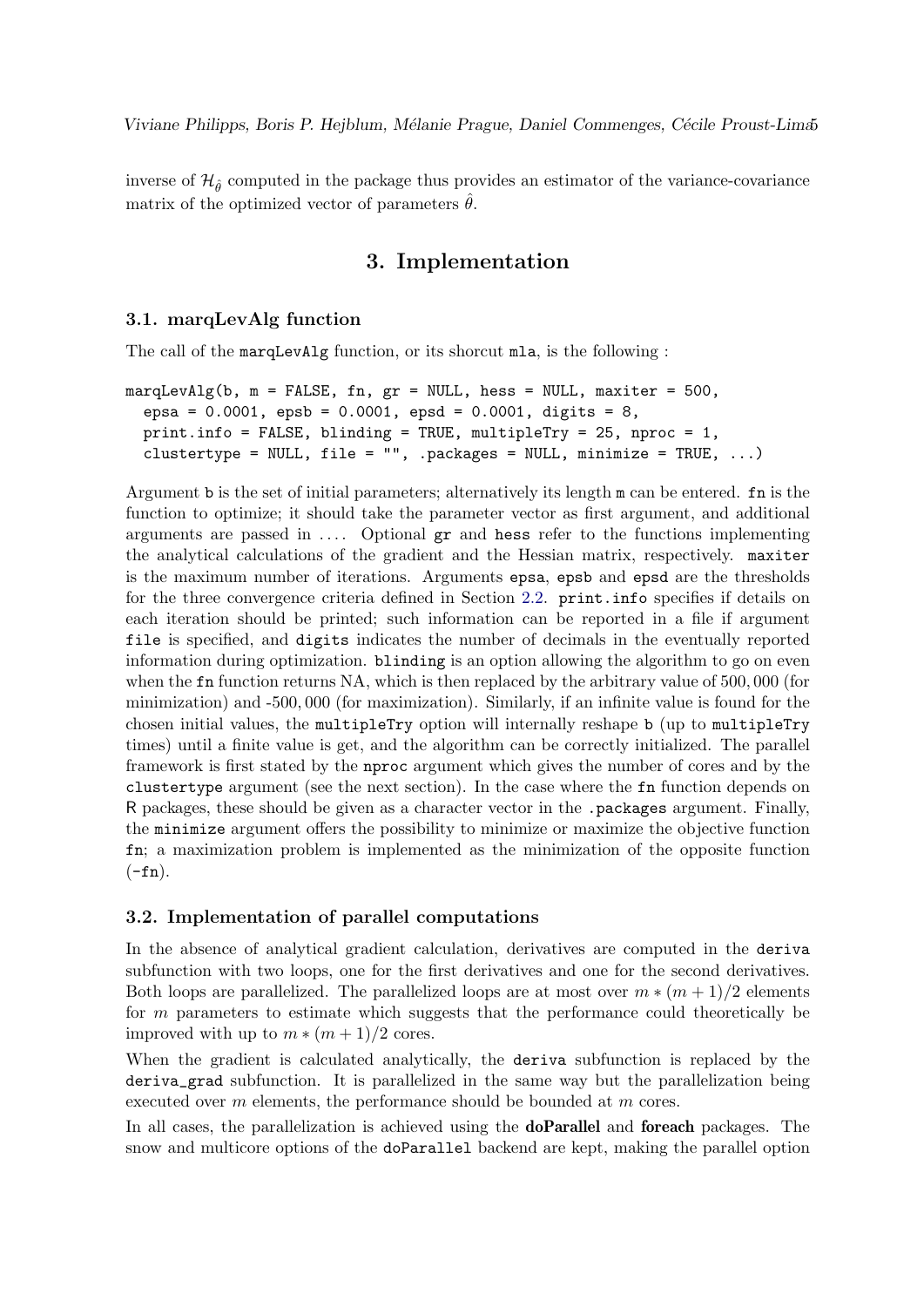of marqLevAlg package available on all systems. The user specifies the type of parallel environment among FORK, SOCK or MPI in argument clustertype and the number of cores in nproc. For instance, clustertype = "FORK", nproc = 6 will use FORK technology and 6 cores.

# 4. Example

<span id="page-5-0"></span>We illustrate how to use marqLevAlg function with the maximum likelihood estimation in a linear mixed model [\(Laird and Ware](#page-20-5) [1982\)](#page-20-5). Function loglikLMM available in the package implements the log-likelihood of a linear mixed model for a dependent outcome vector ordered by subject (argument Y) explained according to a matrix of covariates (argument X) entered in the same order as  $Y$  with a Gaussian individual-specific random intercept and Gaussian independent errors:

```
loglikLMM(b, Y, X, ni)
```
Argument b specifies the vector of parameters with first the regression parameters (length given by the number of columns in  $X$ ) and then the standard deviations of the random intercept and of the independent error. Finally argument *ni* specifies the number of repeated measures for each subject.

We consider the dataset dataEx (available in the package) in which variable  $Y$  is repeatedly observed at time  $t$  for 500 subjects along with a binary variable  $X_1$  and a continuous variable  $X3.$  For the illustration, we specify a linear trajectory over time adjusted for  $X1$ ,  $X3$  and the interaction between  $X1$  and time  $t$ . The vector of parameters to estimate corresponds to the intercept, 4 regression parameters and the 2 standard deviations.

We first define the quantities to include as argument in  $loglikLMM$  function:

```
R > Y < - dataEx$YR > X \leftarrow \text{as.matrix}(\text{cbind}(1, \text{ dataEx}), c("t", "X1", "X3")),
+ dataEx$t * dataEx$X1))
R> ni <- as.numeric(table(dataEx$i))
```
The vector of initial parameters to specify in marqLevAlg call is created with the trivial values of 0 for the fixed effects and 1 for the variance components.

 $R > \text{binit} \leftarrow c(0, 0, 0, 0, 0, 1, 1)$ 

The maximum likelihood estimation of the linear mixed model in sequential mode is then run using a simple call to  $\text{marqLevAlg}$  function for a maximization (with argument  $\text{minimize}$  = FALSE):

```
R> estim \leq marqLevAlg(b = binit, fn = loglikLMM, minimize = FALSE,
+ X = X, Y = Y, ni = ni)
R> estim
```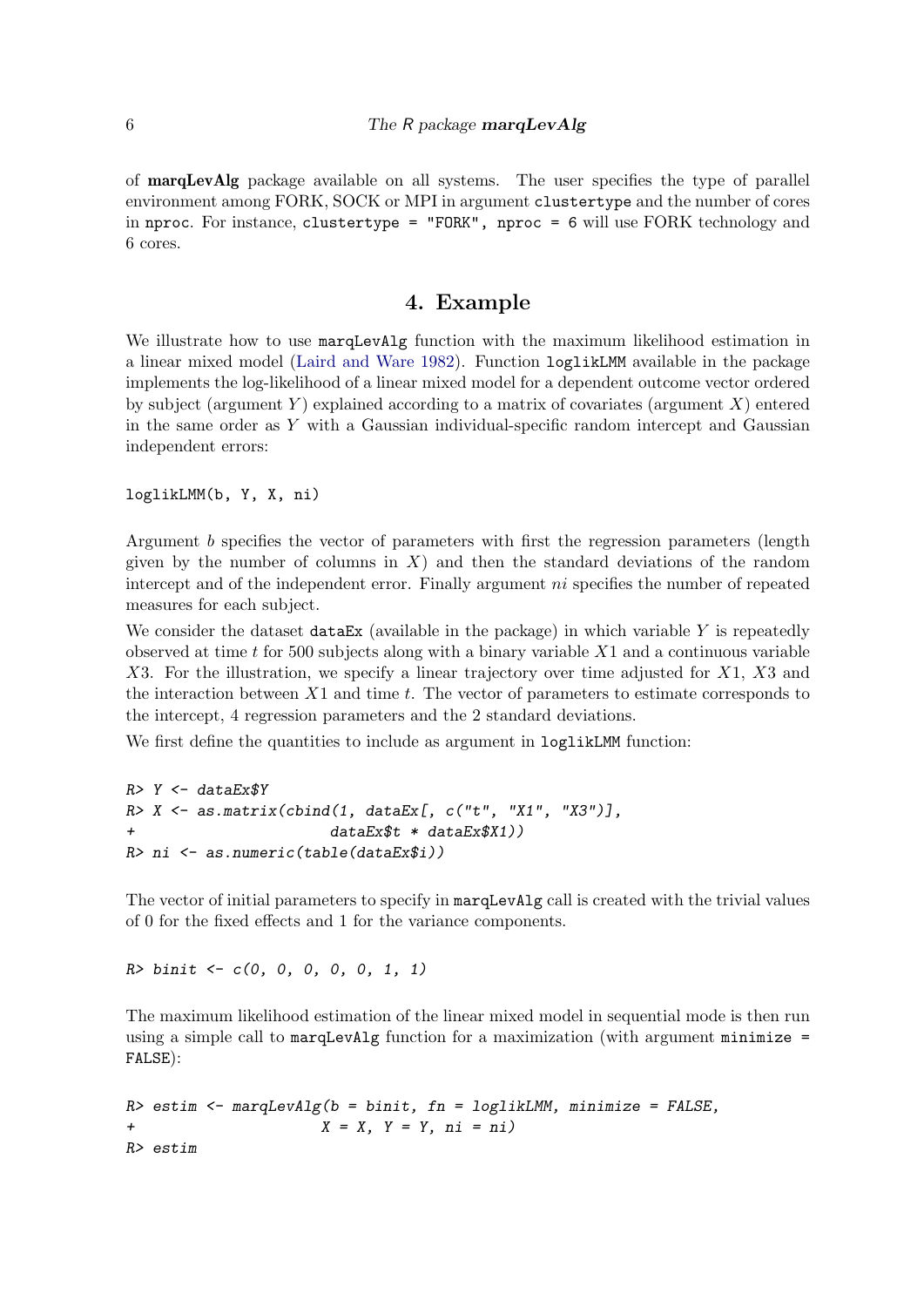```
Robust marqLevAlg algorithm
```

```
marqLevAlg(b = binit, fn = loglikLMM, minimize = FALSE, X = X,Y = Y, ni = ni)
Iteration process:
      Number of parameters: 7
      Number of iterations: 18
      Optimized objective function: -6836.754
      Convergence criteria satisfied
Convergence criteria: parameters stability= 3.2e-07
                    : objective function stability= 4.35e-06
                    : Matrix inversion for RDM successful
                    : relative distance to maximum(RDM)= 0
Final parameter values:
 50.115 0.106 2.437 2.949 -0.376 -5.618 3.015
```
The printed output estim shows that the algorithm converged in 18 iterations with convergence criteria of 3.2e-07, 4.35e-06 and 0 for parameters stability, objective function stability and RDM, respectively. The output also displays the list of coefficient values at the optimum. All this information can also be recovered in the estim object, where item b contains the estimated coefficients.

As mentioned in Section [2.4,](#page-3-0) in log-likelihood maximization problems, the inverse of the Hessian given by the program provides an estimate of the variance-covariance matrix of the coefficients at the optimum. The upper triangular matrix of the inverse Hessian is thus systematically computed in object v. When appropriate, the summary function can output this information with option loglik = TRUE. With this option, the summary also includes the square root of these variances (i.e., the standards errors), the corresponding Wald statistic, the associated p value and the  $95\%$  confidence interval boundaries for each parameter:

```
R> summary(estim, loglik = TRUE)
```

```
Robust marqLevAlg algorithm
```

```
marqLevAlg(b = binit, fn = loglikLMM, minimize = FALSE, X = X,
    Y = Y, ni = ni)
Iteration process:
      Number of parameters: 7
      Number of iterations: 18
      Optimized objective function: -6836.754
```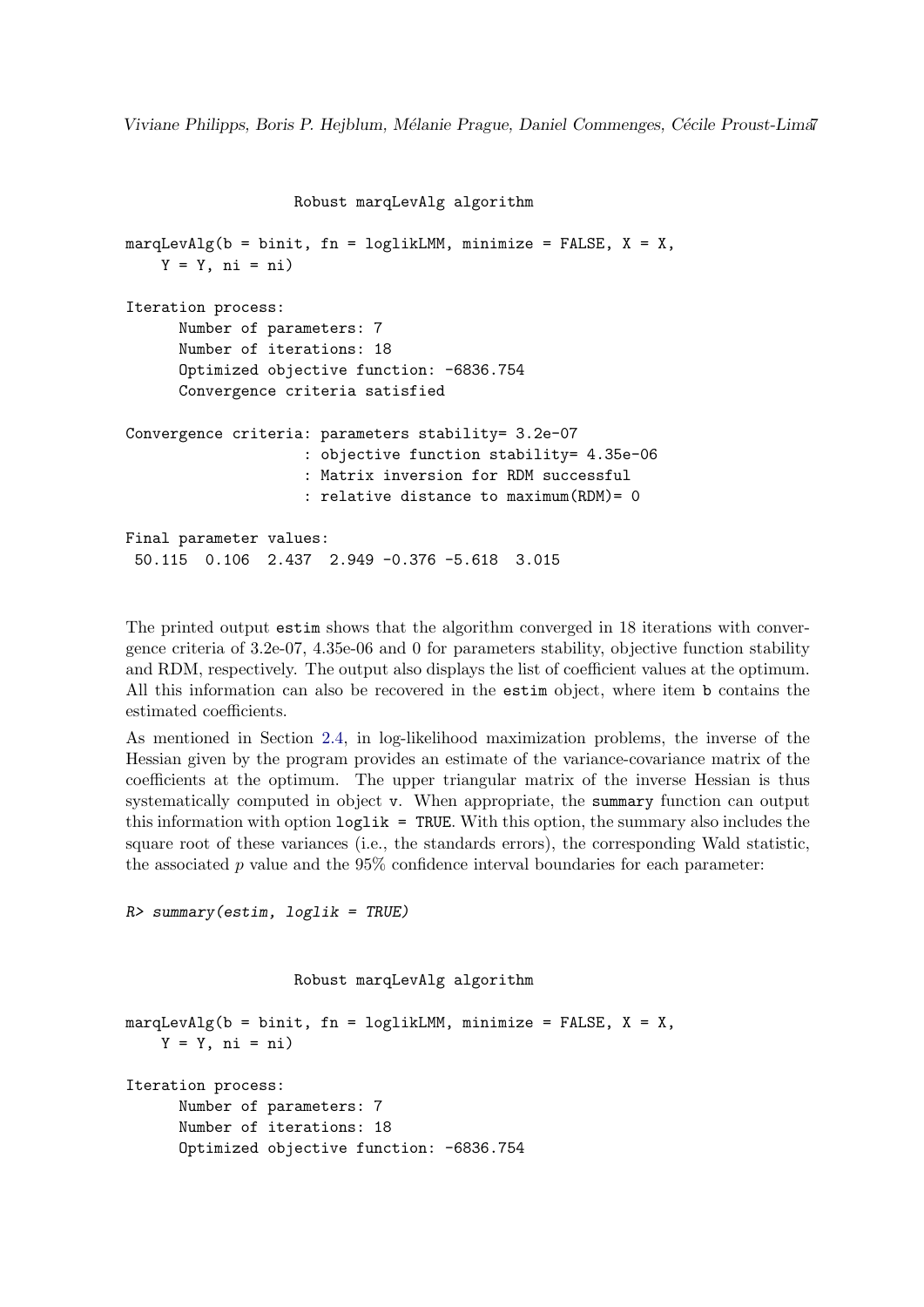```
Convergence criteria satisfied
```

```
Convergence criteria: parameters stability= 3.2e-07
                  : objective function stability= 4.35e-06
                  : Matrix inversion for RDM successful
                  : relative distance to maximum(RDM)= 0
Final parameter values:
  coef SE.coef Wald P.value binf bsup
50.115 0.426 13839.36027 0e+00 49.280 50.950
 0.106 0.026 16.02319 6e-05 0.054 0.157
 2.437 0.550 19.64792 1e-05 1.360 3.515
 2.949 0.032 8416.33202 0e+00 2.886 3.012
 -0.376 0.037 104.82702 0e+00 -0.449 -0.304
 -5.618 0.189 883.19775 0e+00 -5.989 -5.248
 3.015 0.049 3860.64370 0e+00 2.919 3.110
```
The exact same model can also be estimated in parallel mode (here with two cores):

```
R> estim2 <- marqLevAlg(b = binit, fn = loglikLMM, minimize = FALSE,
+ nproc = 2, X = X, Y = Y, ni = ni)
```
It can also be estimated by using analytical gradients (provided in gradient function gradLMM with the same arguments as loglikLMM):

```
R> estim3 <- marqLevAlg(b = binit, fn = loglikLMM, gr = gradLMM,
+ minimize = FALSE, X = X, Y = Y, ni = ni)
```
In all three situations, the program converges to the same maximum as shown in Table [1](#page-8-0) for the estimation process and in Table [2](#page-8-1) for the parameter estimates. The iteration process is identical when using the either the sequential or the parallel code (number of iterations, final convergence criteria, etc). It necessarily differs slightly when using the analytical gradient, as the computations steps are not identical (e.g., here it converges in 15 iterations rather than 18) but all the final results are identical.

# 5. Benchmark

We aimed at evaluating and comparing the performances of the parallelization in some time consuming examples. We focused on three examples of sophisticated models from the mixed models area estimated by maximum likelihood. These examples rely on packages using three different languages, thus illustrating the behavior of marqLevAlg package with a program exclusively written in R (JM, [Rizopoulos](#page-21-5) [\(2010\)](#page-21-5)), and programs including Rcpp (CInLPN, Taddé, Jacqmin-Gadda, Dartigues, Commenges, and Proust-Lima [\(2019\)](#page-22-1)) and Fortran90 (lcmm, [Proust-Lima, Philipps, and Liquet](#page-21-6) [\(2017\)](#page-21-6)) languages widely used in complex situations.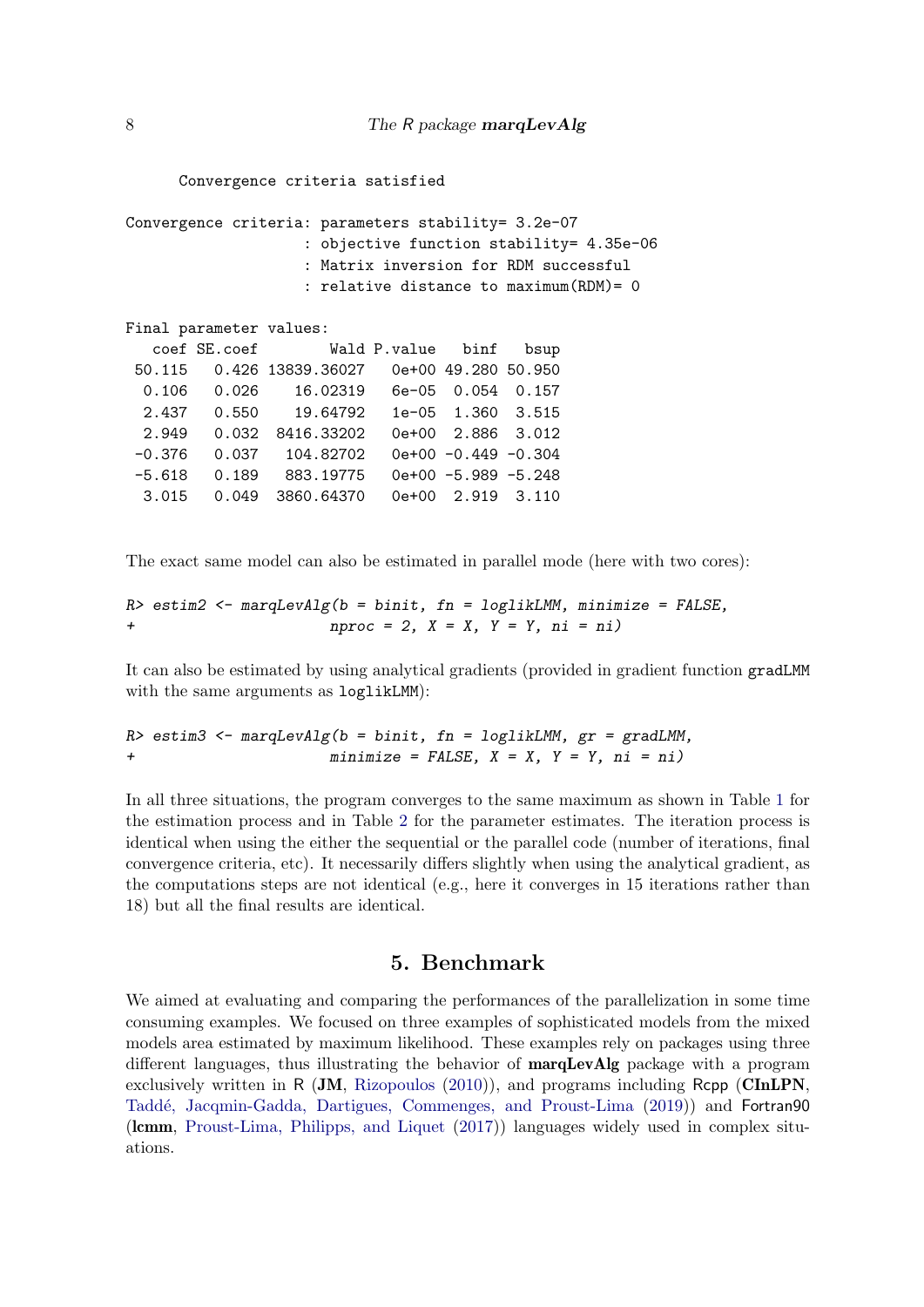Viviane Philipps, Boris P. Hejblum, Mélanie Prague, Daniel Commenges, Cécile Proust-Lima9

|                      | Object estim | Object estim2 Object estim3 |              |
|----------------------|--------------|-----------------------------|--------------|
| Number of cores      |              | 2                           |              |
| Analytical gradient  | no           | no                          | yes          |
| Objective Function   | $-6836.754$  | $-6836.754$                 | $-6836.754$  |
| Number of iterations | 18           | 18                          | -15          |
| Parameter Stability  | 3.174428e-07 | 3.174428e-07                | 6.633702e-09 |
| Likelihood stability | 4.352822e-06 | 4.352822e-06                | 9.159612e-08 |
| <b>RDM</b>           | 1.651774e-12 | 1.651774e-12                | 2.935418e-17 |

<span id="page-8-0"></span>Table 1: Summary of the estimation process of a linear mixed model using marqLevAlg function run either in sequential mode with numerical gradient calculation (object estim), parallel mode with numerical gradient calculation (object estim2), or sequential mode with analytical gradient calculation (object estim3).

|             |           | Object estim |           | Object estim2 |           | Object estim3 |  |
|-------------|-----------|--------------|-----------|---------------|-----------|---------------|--|
|             | Coef      | SE           | Coef      | SE            | Coef      | SЕ            |  |
| Parameter 1 | 50.1153   | 0.4260       | 50.1153   | 0.4260        | 50.1153   | 0.4260        |  |
| Parameter 2 | 0.1055    | 0.0264       | 0.1055    | 0.0264        | 0.1055    | 0.0264        |  |
| Parameter 3 | 2.4372    | 0.5498       | 2.4372    | 0.5498        | 2.4372    | 0.5498        |  |
| Parameter 4 | 2.9489    | 0.0321       | 2.9489    | 0.0321        | 2.9489    | 0.0321        |  |
| Parameter 5 | $-0.3764$ | 0.0368       | $-0.3764$ | 0.0368        | $-0.3764$ | 0.0368        |  |
| Parameter 6 | $-5.6183$ | 0.1891       | $-5.6183$ | 0.1891        | 5.6183    | 0.1891        |  |
| Parameter 7 | 3.0145    | 0.0485       | 3.0145    | 0.0485        | 3.0145    | 0.0485        |  |

<span id="page-8-1"></span>Table 2: Estimates (Coef) and standard error (SE) of the parameters of a linear mixed model fitted using marqLevAlg function run either in sequential mode with numerical gradient calculation (object estim), parallel mode with numerical gradient calculation (object estim2), or sequential mode with analytical gradient calculation (object estim3).

We first describe the generated dataset on which the benchmark has been realized. We then intoduce each statistical model and associated program. Finally, we detail the results obtained with the three programs. Each time, the model has been estimated sequentially and with a varying number of cores in order to provide the program speed-up. We used a Linux cluster with 32 cores machines and 100 replicates to assess the variability. Codes and dataset used in this section are available at <https://github.com/VivianePhilipps/marqLevAlgPaper.>

# 5.1. Simulated dataset

We generated a dataset of 20,000 subjects having repeated measurements of a marker Ycens (measured at times t) up to a right-censored time of event tsurv with indicator that the event occured event. The data were generated according to a 4 latent class joint model [\(Proust-](#page-21-7)Lima, Séne, Taylor, and Jacqmin-Gadda [2014\)](#page-21-7). This model assumes that the population is divided in 4 latent classes, each class having a specific trajectory of the marker defined according to a linear mixed model with specific parameters, and a specific risk of event defined according to a parametric proportional hazard model with specific parameters too. The class-specific linear mixed model included a basis of natural cubic splines with 3 equidistant knots taken at times 5, 10 and 15, associated with fixed and correlated random-effects. The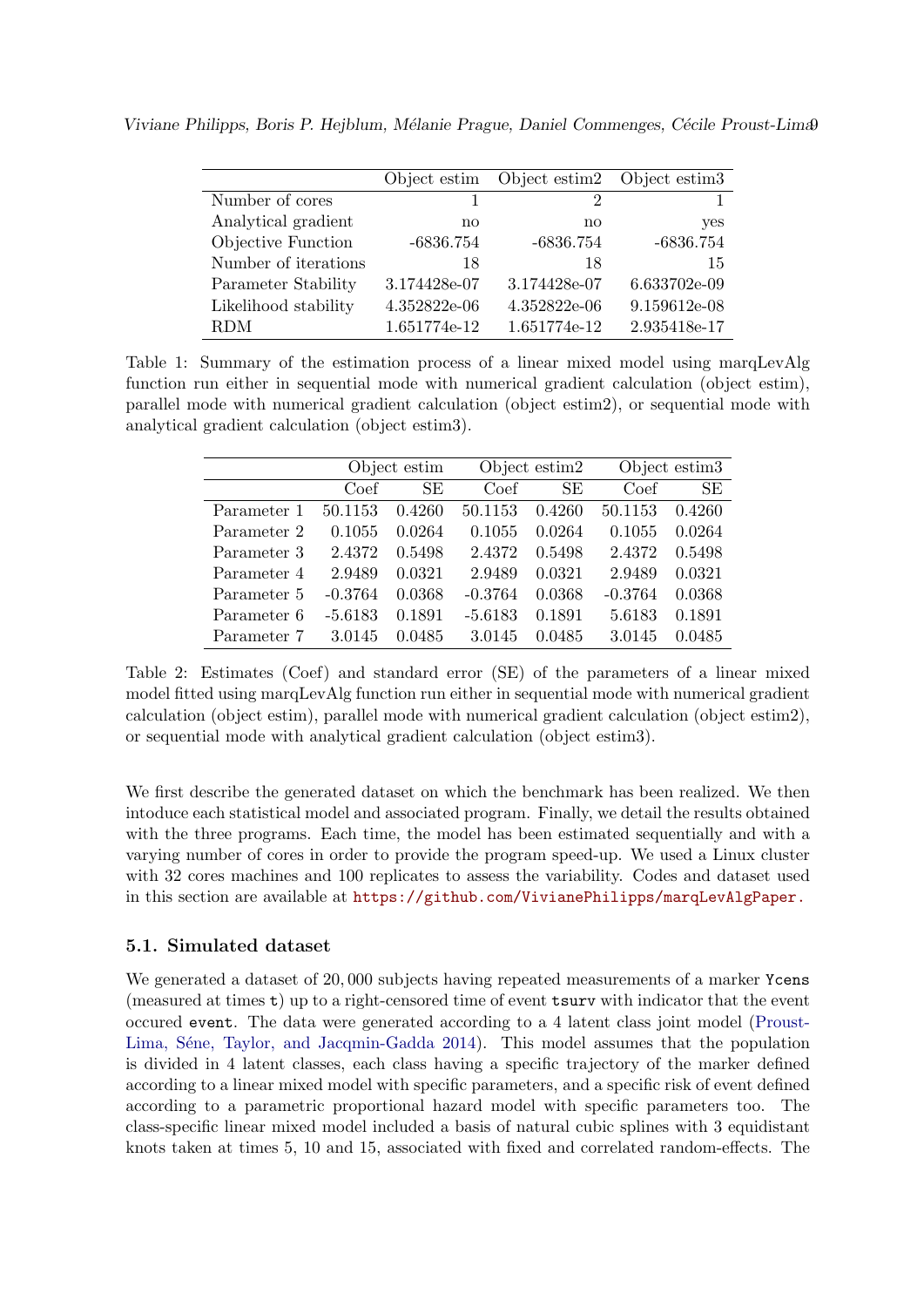proportional hazard model included a class-specific Weibull risk adjusted on 3 covariates: one binary (Bernoulli with 50% probability) and two continous variables (standard Gaussian, and Gaussian with mean 45 and standard deviation 8). The proportion of individuals in each class is about  $22\%$ ,  $17\%$ ,  $34\%$  and  $27\%$  in the sample.

Below are given the five first rows of the three first subjects:

|              |              | i class X1                  | X2                                        | $X3$ t. | Ycens | tsury event                             |          |
|--------------|--------------|-----------------------------|-------------------------------------------|---------|-------|-----------------------------------------|----------|
| $\mathbf{1}$ | $\mathbf{1}$ | 2                           | 0 0.6472205 43.42920 0 61.10632 20.000000 |         |       |                                         | 0        |
| 2            | 1            | 2                           | 0 0.6472205 43.42920 1 60.76988 20.000000 |         |       |                                         | $\Omega$ |
| 3            | 1            | $\mathcal{D}_{\mathcal{L}}$ | 0 0.6472205 43.42920 2 58.72617 20.000000 |         |       |                                         | $\Omega$ |
| 4            | $\mathbf{1}$ | $\mathcal{D}$               | 0 0.6472205 43.42920 3 56.76015 20.000000 |         |       |                                         | $\Omega$ |
| $5 \quad 1$  |              | $\mathcal{D}_{\mathcal{L}}$ | 0 0.6472205 43.42920 4 54.04558 20.000000 |         |       |                                         | $\Omega$ |
| 22.2         |              | 1.                          | 0 0.3954846 43.46060 0 37.95302 3.763148  |         |       |                                         | 1        |
| 23 2         |              | $\mathbf{1}$                | 0 0.3954846 43.46060 1 34.48660 3.763148  |         |       |                                         | 1        |
| 24 2         |              | 1.                          | 0 0.3954846 43.46060 2 31.39679 3.763148  |         |       |                                         | 1        |
| 25 2         |              | 1.                          | 0 0.3954846 43.46060 3 27.81427 3.763148  |         |       |                                         | 1        |
| 26 2         |              | 1                           | 0 0.3954846 43.46060 4                    |         |       | NA 3.763148                             | 1        |
| 43 3         |              | 3                           | 0 1.0660837 42.08057 0 51.60877 15.396958 |         |       |                                         | 1        |
| 44 3         |              | 3                           | 0 1.0660837 42.08057 1 53.80671 15.396958 |         |       |                                         | 1        |
| 45 3         |              | 3                           | 0 1.0660837 42.08057 2 51.11840 15.396958 |         |       |                                         | 1        |
| 46 3         |              | 3                           | 0 1.0660837 42.08057 3 50.64331 15.396958 |         |       |                                         | 1        |
| 47 3         |              | 3                           |                                           |         |       | 1.0660837 42.08057 4 50.87873 15.396958 |          |

#### 5.2. Statistical models

Joint shared random effect model for a longitudinal marker and a time to event: package JM

The maximum likelihood estimation of joint shared random effect models has been made available in R with the JM package [\(Rizopoulos](#page-21-5) [2010\)](#page-21-5). The implemented optimization functions are optim and nlminb. We added the marqLevALg function for the purpose of this example. We considered a subsample of the simulated dataset, consisting in 5, 000 randomly selected subjects.

The joint shared random effect model is divided into two submodels jointly estimated:

• a linear mixed submodel for the repeated marker Y measured at different times  $t_{ij}$  $(j = 1, ..., n_i)$ :

$$
Y_i(t_{ij}) = \tilde{Y}_i(t_{ij}) + \varepsilon_{ij}
$$
  
=  $X_i(t_{ij})\beta + Z_i(t_{ij})u_i + \varepsilon_{ij}$ 

where, in our example,  $X_i(t)$  contained the intercept, the class indicator, the 3 simulated covariates, a basis of natural cubic splines on time t (with 2 internal knots at times 5 and 15) and the interactions between the splines and the time-invariant covariates, resulting in 20 fixed effects.  $Z_i(t)$  contained the intercept and the same basis of natural cubic splines on time t, and was associated with  $u_i$ , the 4-vector of correlated Gaussian random effects.  $\varepsilon_{ij}$ was the independent Gaussian error.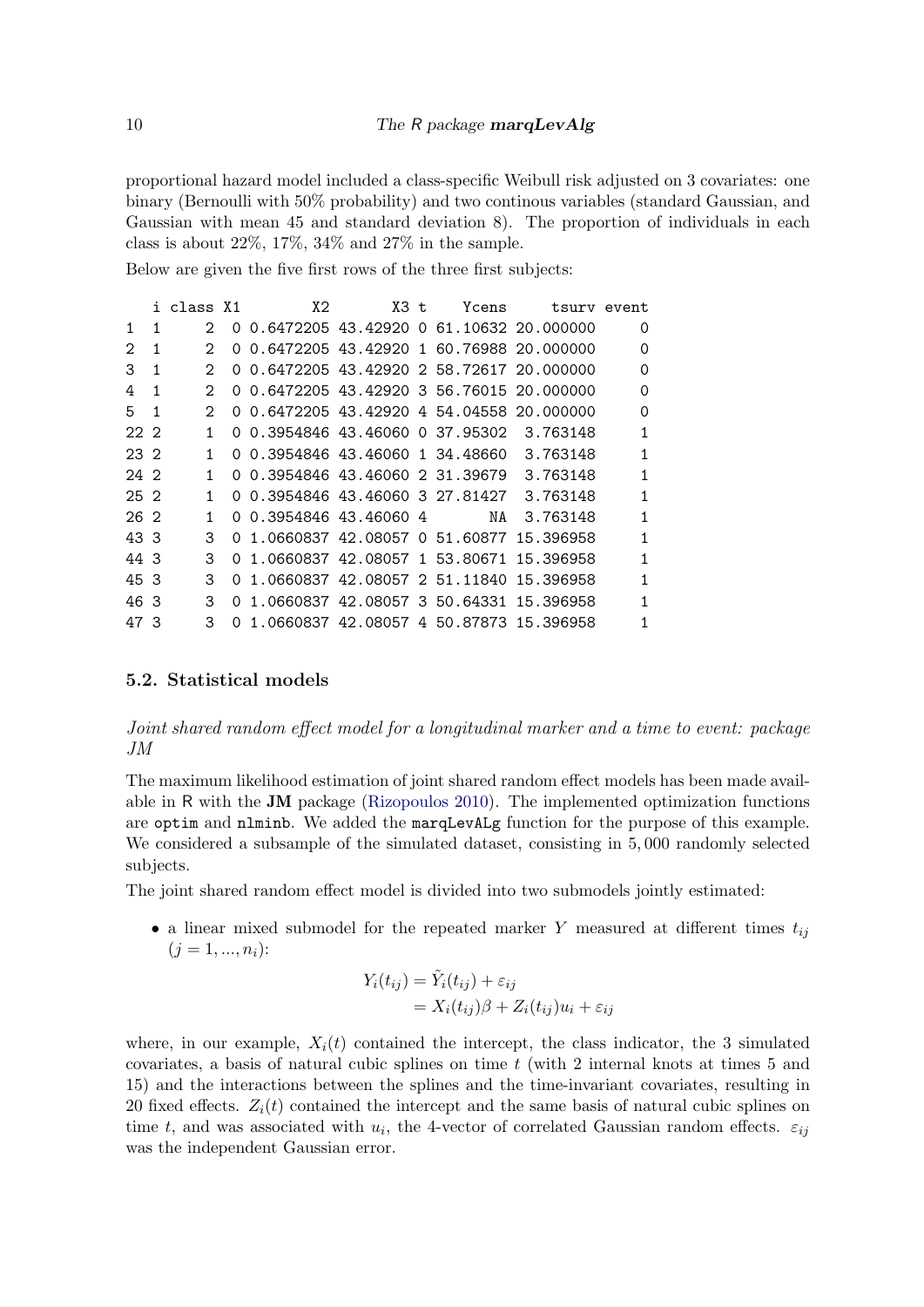• a survival submodel for the right censored time-to-event:

$$
\alpha_i(t) = \alpha_0(t) \exp(X_{si}\gamma + \eta \tilde{Y}_i(t))
$$

where, in our example, the vector  $X_{si}$ , containing the 3 simulated covariates, was associated with the vector of parameters  $\gamma$ ; the current underlying level of the marker  $\tilde{Y}_i(t)$  was associated with parameter  $\eta$  and the baseline hazard  $\alpha_0(t)$  was defined using a basis of B-splines with 1 interior knot.

The length of the total vector of parameters  $\theta$  to estimate was 40 (20 fixed effects and 11) variance component parameters in the longitudinal submodel, and 9 parameters in the survival submodel).

One particularity of this model is that the log-likelihood does not have a closed form. It involves an integral over the random effects (here, of dimension 4) which is numerically computed using an adaptive Gauss-Hermite quadrature with 3 integration points for this example.

As package JM includes an analytical computation of the gradient, we ran two estimations: one with the analytical gradient and one with the numerical approximation to compare the speed up and execution times.

#### Latent class linear mixed model: package lcmm

The second example is a latent class linear mixed model, as implemented in the hlme function of the lcmm R package. The function uses a previous implementation of the Marquardt algorithm coded in Fortran90 and in sequential mode. For the purpose of this example, we extracted the log-likelihood computation programmed in Fortran90 to be used with **marqLevAlg** package.

The latent class linear mixed model consists in two submodels estimated jointly:

• a multinomial logistic regression for the latent class membership  $(c_i)$ :

$$
\mathbb{P}(c_i = g) = \frac{\exp(W_i \zeta_g)}{\sum_{l=1}^G \exp(W_i \zeta_l)} \quad \text{with } g = 1, ..., G
$$

where  $\zeta_G = 0$  for identifiability and  $W_i$  contained an intercept and the 3 covariates.

• a linear mixed model specific to each latent class  $q$  for the repeated outcome Y measured at times  $t_{ij}$   $(j = 1, ..., n_i)$ :

$$
Y_i(t_{ij}|c_i = g) = X_i(t_{ij})\beta_g + Z_i(t_{ij})u_{ig} + \varepsilon_{ij}
$$

where, in this example,  $X_i(t)$  and  $Z_i(t)$  contained an intercept, time t and quadratic time. The vector  $u_{iq}$  of correlated Gaussian random effects had a proportional variance across latent classes, and  $\varepsilon_{ij}$  were independent Gaussian errors.

The log-likelihood of this model has a closed form but it involves the logarithm of a sum over latent classes which can become computationally demanding. We estimated the model on the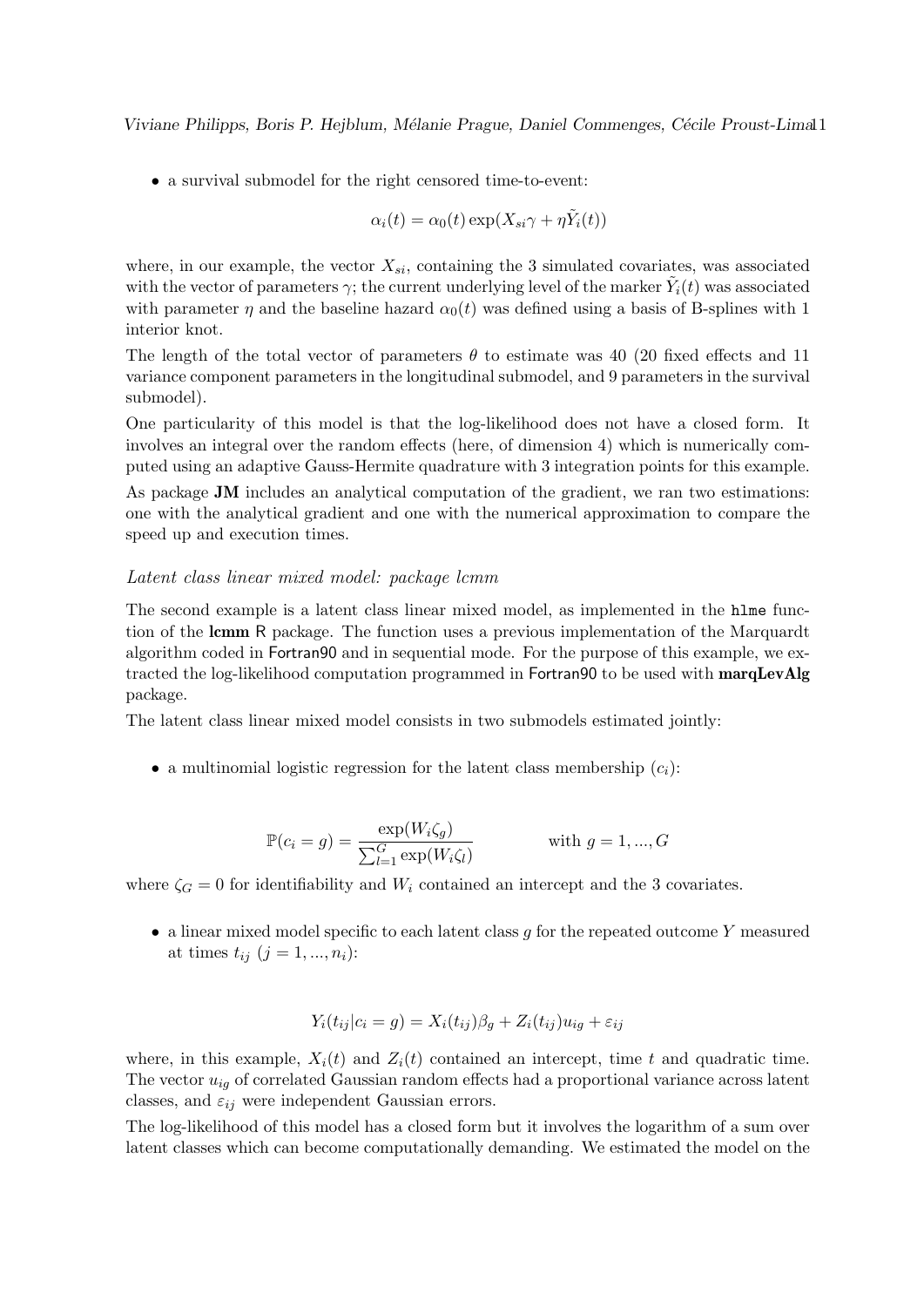total sample of 20, 000 subjects with 1, 2, 3 and 4 latent classes which corresponded to 10, 18, 26 and 34 parameters to estimate, respectively.

#### Multivariate latent process mixed model: package CInLPN

The last example is provided by the CInLPN package, which relies on the Rcpp language. The function fits a multivariate linear mixed model combined with a system of difference equations in order to retrieve temporal influences between several repeated markers (Taddé *et al.* [2019\)](#page-22-1). We used the data example provided in the package where three continuous markers  $L_1$ ,  $L_2$ , L\_3 were repeatedly measured over time. The model related each marker  $k$  ( $k = 1, 2, 3$ ) measured at observation times  $t_{ijk}$   $(j = 1, ..., T)$  to its underlying level  $\Lambda_{ik}(t_{ijk})$  as follows:

$$
L_{ik}(t_{ijk}) = \eta_{0k} + \eta_{1k}\Lambda_{ik}(t_{ijk}) + \epsilon_{ijk}
$$

where  $\epsilon_{ijk}$  are independent Gaussian errors and  $(\eta_0, \eta_1)$  parameters to estimate. Simultaneously, the structural model defines the initial state at time  $0 \left( \Lambda_{ik}(0) \right)$  and the change over time at subsequent times t with  $\delta$  is a discretization step:

$$
\Lambda_{ik}(0) = \beta_{0k} + u_{ik}
$$

$$
\frac{\Lambda_{ik}(t+\delta) - \Lambda_{ik}(t)}{\delta} = \gamma_{0k} + v_{ik} + \sum_{l=1}^{K} a_{kl} \Lambda_{il}(t)
$$

where  $u_{ik}$  and  $v_{ik}$  are Gaussian random effects.

Again, the log-likelihood of this model that depends on 27 parameters has a closed form but it may involve complex calculations.

#### 5.3. Results

All the models have been estimated with 1, 2, 3, 4, 6, 8, 10, 15, 20, 25 and 30 cores. To fairly compare the execution times, we ensured that changing the number of cores did not affect the final estimation point or the number of iterations needed to converge. The mean of the speed up over the 100 replicates are reported in table [3](#page-12-0) and plotted in Figure [1.](#page-13-0)

The joint shared random effect model (JM) converged in 16 iterations after 4279 seconds in sequential mode when using the analytical gradient. Running the algorithm in parallel on 2 cores made the execution 1.85 times shorter. Computational time was gradually reduced with a number of cores between 2 and 10 to reach a maximal speed up slightly above 4. With 15, 20, 25 or 30 cores, the performances were no more improved, the speed up showing even a slight reduction, probably due to the overhead. In contrast, when the program involved numerical computations of the gradient, the parallelization reduced the computation time by a factor of almost 8 at maximum. The better speed-up performances with a numerical gradient calculation were expected since the parallel loops iterate over more elements.

The second example, the latent class mixed model estimation (hlme), showed an improvement of the performances as the complexity of the models increased. The simple linear mixed model (one class model), like the joint models with analytical gradient, reached a maximum speedup of 4 with 10 cores. The two class mixed model with 18 parameters, showed a maximum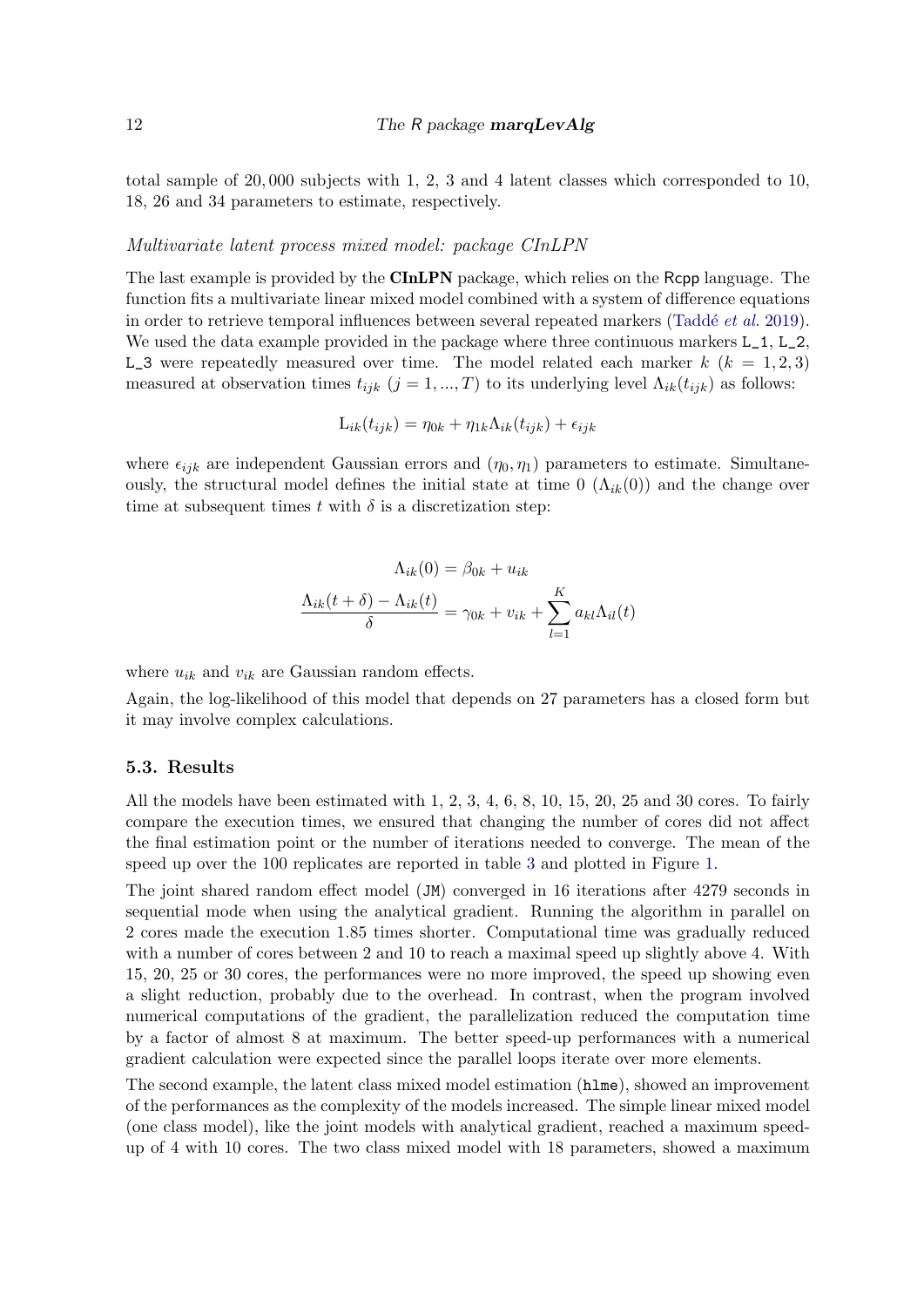|                                    |          |         |       |       | hlme  |       | $\rm CInLPN$ |
|------------------------------------|----------|---------|-------|-------|-------|-------|--------------|
|                                    |          | JM      |       |       |       |       |              |
|                                    | analytic | numeric | $G=1$ | $G=2$ | $G=3$ | $G=4$ |              |
| Number of parameters               | 40       | 40      | 10    | 18    | 26    | 34    | 27           |
| Number of iterations               | 16       | 16      | 30    | 30    | 30    | 30    | 13           |
| Number of elements in foreach loop | 40       | 860     | 65    | 189   | 377   | 629   | 405          |
| Sequential time (seconds)          | 4279     | 14737   | 680   | 3703  | 10402 | 22421 | 272          |
| Speed up with 2 cores              | 1.85     | 1.93    | 1.78  | 1.93  | 1.94  | 1.96  | 1.89         |
| Speed up with 3 cores              | 2.40     | 2.80    | 2.35  | 2.81  | 2.88  | 2.92  | 2.75         |
| Speed up with 4 cores              | 2.97     | 3.57    | 2.90  | 3.58  | 3.80  | 3.87  | 3.56         |
| Speed up with 6 cores              | 3.66     | 4.90    | 3.49  | 5.01  | 5.44  | 5.66  | 4.95         |
| Speed up with 8 cores              | 4.15     | 5.84    | 3.71  | 5.84  | 6.90  | 7.26  | 5.96         |
| Speed up with 10 cores             | 4.23     | 6.69    | 3.98  | 6.70  | 8.14  | 8.96  | 6.89         |
| Speed up with 15 cores             | 4.32     | 7.24    | 3.59  | 7.29  | 10.78 | 12.25 | 8.14         |
| Speed up with 20 cores             | 4.28     | 7.61    | 3.11  | 7.71  | 12.00 | 15.23 | 8.36         |
| Speed up with 25 cores             | 3.76     | 7.29    | 2.60  | 7.37  | 12.30 | 16.84 | 8.11         |
| Speed up with 30 cores             | 3.41     | 6.82    | 2.47  | 6.82  | 13.33 | 17.89 | 7.83         |

Viviane Philipps, Boris P. Hejblum, Mélanie Prague, Daniel Commenges, Cécile Proust-Limal3

<span id="page-12-0"></span>Table 3: Estimation process characteristics for the 3 different programs (JM, hlme and CInLPN). Analytic and Numeric refer to the analytical and numerical computations of the gradient in JM; G refers to the number of latent classes.

speed up of 7.71 with 20 cores. Finally the 3 and 4 class mixed models reached speed-ups of 13.33 and 17.89 with 30 cores and might still be improved with larger resources.

The running time of the third program (CInLPN) was also progressively reduced with the increasing number of cores reaching the maximal speed-up of 8.36 for 20 cores.

In these 7 examples, the speed up systematically reached almost 2 with 2 cores, and it remained interesting with 3 or 4 cores although some variations in the speed-up performances began to be observed according to the complexity of the objective function computations. This hilights the benefit of the parallel implementation of MLA even on personal computers. As the number of cores continued to increase, the speed-up performances varied a lot. Among our examples, the most promising situation was the one of the latent class mixed model (with program in Fortran90) where the speed-up was up to 15 for 20 cores with the 4 class model.

# 6. Comparison with other optimization algorithms

### 6.1. Other Marquardt-Levenberg implementations

The Marquardt-Levenberg algorithm has been previouly implemented in the context of nonlinear least squares problems in **minpack.lm** and **nlmrt**. We ran the examples provided in these two packages with marqLevAlg and compared the algorithms in terms of final solution (that is the residual sum-of-squares) and runtime. Results are shown in supplementary material. Our implementation reached exactly the same value as the two others but performed slower in these simple examples.

We also compared the sensitivity to initial values of marqLevAlg with minpack. Im using a simple example from **minpack.lm**. We ran the two implementations of MLA on 100 simulated datasets each one from 100 different starting points (see suppementary material). On the 10000 runs, marqLevAlg converged in 51.55% of the cases whereas the minpack.lm converged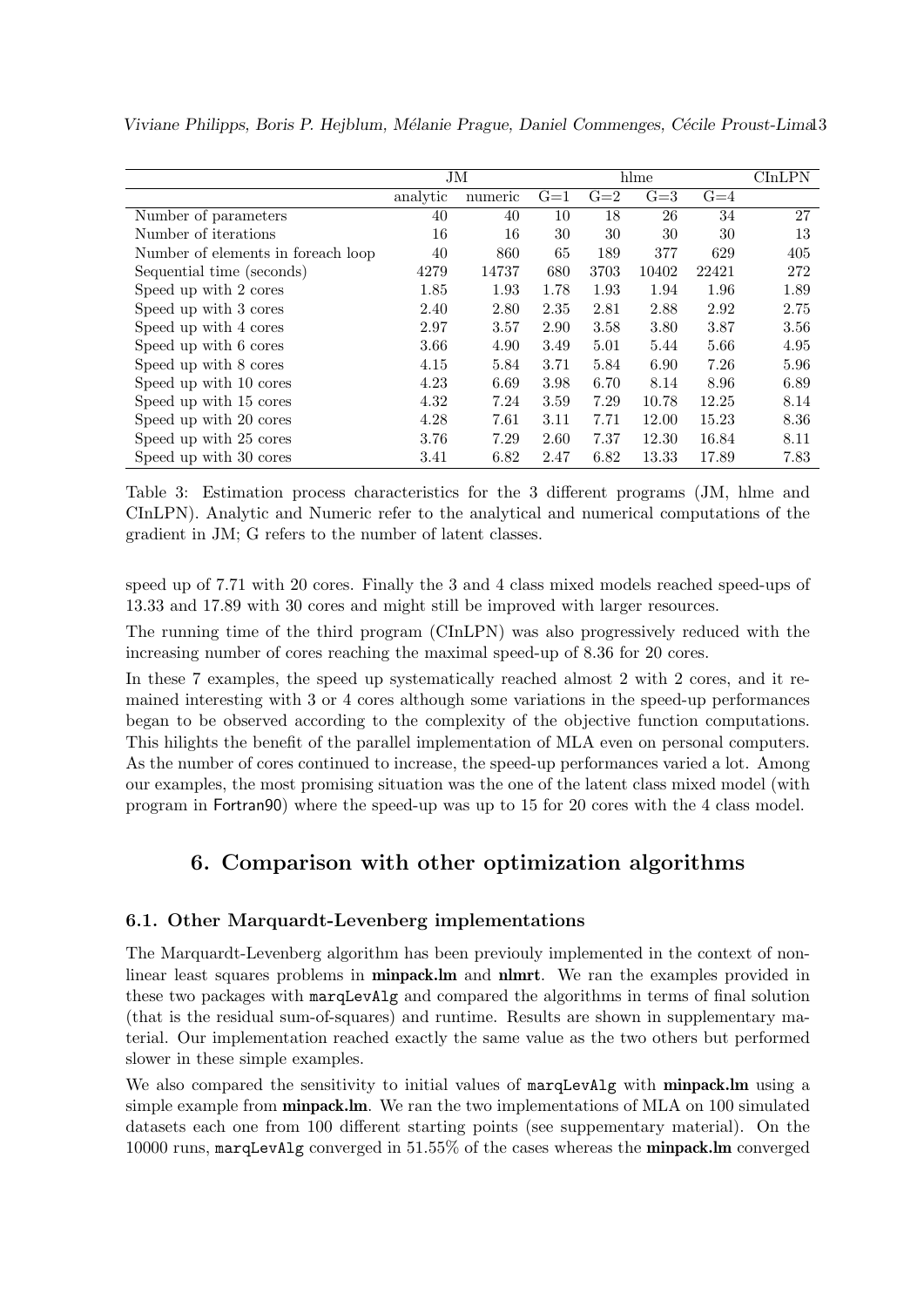

<span id="page-13-0"></span>Figure 1: Speed up performances for the 3 different programs (JM, hlme and CInLPN). Analytic and numeric refer to the analytical and numerical computations of the gradient in JM. The number of parameters was 40 for JM; 10, 18, 26, 34 for hlme with 1, 2, 3, 4 classes, respectively; 27 for CInLPN.

in 65.98% of the cases. However, 1660 estimations that converged according to nls.lm criteria were far from the effective optimum. This reduced the proportion of satisfying convergences with **minpack.lm** to  $49.38\%$  (so similar rate as  $\text{marqLevAlg}$ ) but more importantly illustrates the convergence to saddle points when using classical convergence criteria. In contrast, all the convergences with marqLevAlg were closed to the effective solution thanks to its stringent RDM convergence criterion.

#### 6.2. Examples from the litterature

We tested our algorithm on 35 optimization problems designed by [More, Garbow, and Hill](#page-21-8)[strom](#page-21-8) [\(1981\)](#page-21-8) to test unconstrained optimization software, and compared the marqLevAlg performances with those of several other optimizers, namely Nelder-Mead, BFGS, conjugate gradients (CG) and L-BFGS-B implemented in the optim function, optimParallel which implements also the L-BFGS-B algorithm, and nlminb. Each problem consists of a function to optimize from given starting points. The results are presented in supplementary material in terms of bias between the real solution and the final value of the objective function. Our implementation of MLA converged in almost all the cases (31 out of 35), and provided almost no bias. Nelder-Mead and CG in contrast converged in less than the half of the 35 cases. BFGS and L-BFGS-B performed globally very well, and nlminb did not show any bias and had same convergence rate as MLA.

### 6.3. Example of complex optimization problem: Maximum Likelihood Estimation of a Joint model for longitudinal and time-to-event data

Our implementation is particularly dedicated to complex problems involving many parame-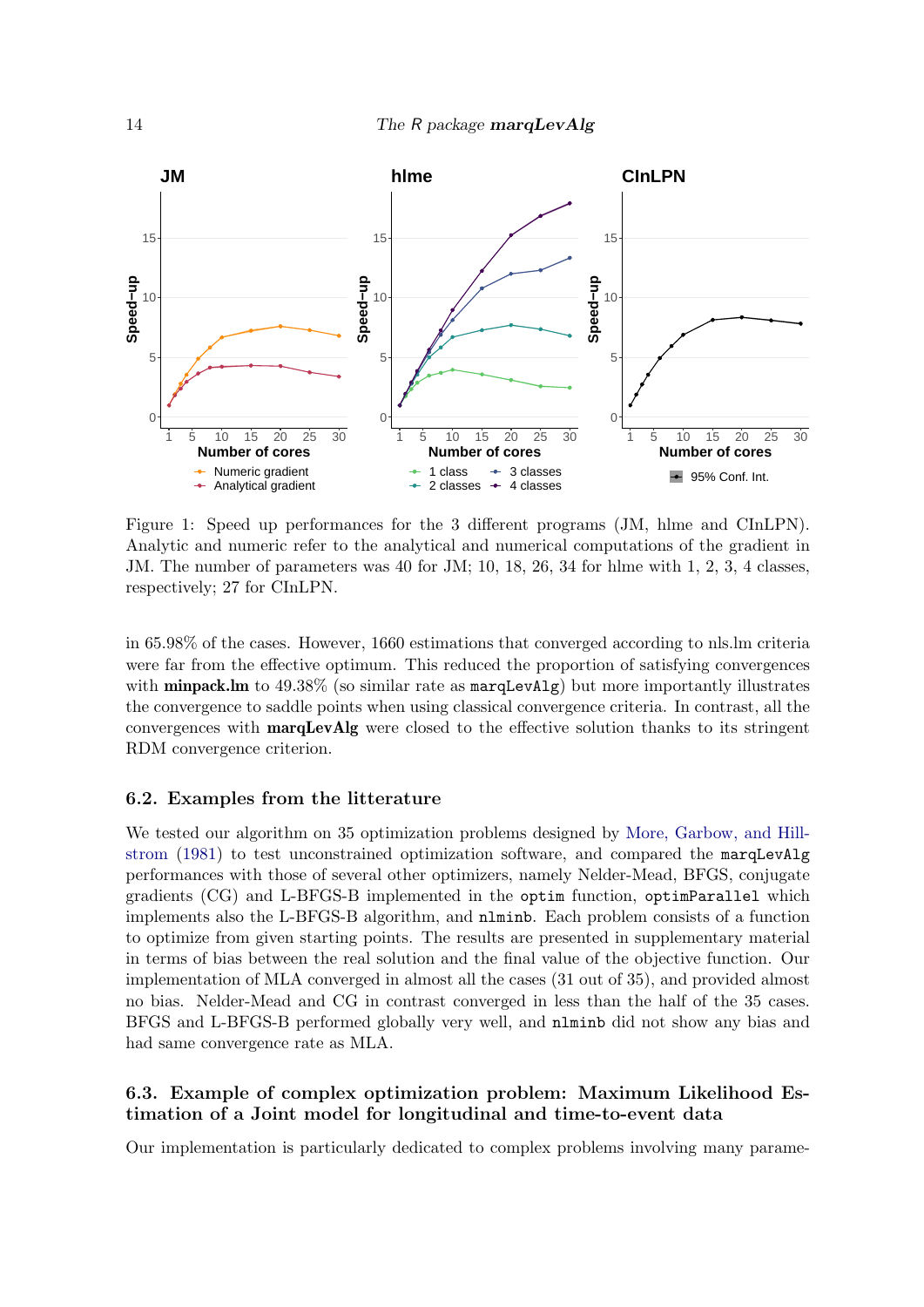ters and/or complex objective function calculation. We illustrate here its performances and compare them with other algorithms for the likelihood maximization of a joint model for longitudinal and time-to-event data.

The JM package [\(Rizopoulos](#page-21-5) [\(2010\)](#page-21-5)), dedicated to the maximum likelihood estimation of joint models, includes several optimization algorithms, namely the BFGS of optim function, and an expectation-maximization technique internally implemented. It thus offers a nice framework to compare the reliability of MLA to find the maximum likelihood in a complex setting with the reliability of other optimization algorithms. We used in this comparison the prothro dataset described in the JM package and elsewhere [\(Skrondal and Rabe-Hesketh](#page-22-2) [2004,](#page-22-2) [Andersen, Borgan, Gill, and Keiding](#page-19-2) [\(1993\)](#page-19-2)). It consists of a randomized trial in which 488 subjects were split into two treatment arms (prednisone versus placebo). Repeated measures of prothrombin ratio were collected over time as well as time to death. The longitudinal part of the joint model included a linear trajectory with time in the study, an indicator of first measurement and their interaction with treatment group. Were also included correlated individual random effects on the intercept and the slope with time. The survival part was a proportional hazard model adjusted for treatment group as well as the dynamics of the longitudinal outcome either through the current value of the marker or its slope or both. The baseline risk function was approximated by B-splines with one internal knot. The total number of parameters to estimate was 17 or 18 (10 for the longitudinal submodel, and 7 for the survival submodel considering only the curent value of the marker or its slope or 8 for the survival model when both the current level and the slope were considered). The marker initially ranged from 6 to 176 (mean=79.0,  $sd=27.3$ ).

To investigate the consistency of the results to different dimensions of the marker, we also considered cases where the marker was rescaled by a factor 0.1 or 10. In these cases, the log-likelihood was rescaled a posteriori to the original dimension of the marker to make the comparisons possible. The starting point was systematically set at the default initial value of the jointModel function, which is the estimation point obtained from the separated linear mixed model and proportional hazard model.

In addition to EM and BFGS included in JM package, we also compared the MLA performances with those of the parallel implementation of the L-BFGS-B algorithm provided by the optimParallel package. Codes and dataset used in this section are available at [https:](https://github.com/VivianePhilipps/marqLevAlgPaper) [//github.com/VivianePhilipps/marqLevAlgPaper](https://github.com/VivianePhilipps/marqLevAlgPaper).

MLA and L-BFGS-B ran on 3 cores. MLA converged when the three criteria defined in section [2.2](#page-2-0) were satisfied with tolerance 0.0001, 0.0001 and 0.0001 for the parameters, the likelihood and the RDM, respectively. BFGS converged when the convergence criterion on the log-likelihood was satisfied with the square root of the tolerance of the machine  $(\approx 10^{-8})$ . The EM algorithm converged when stability on the parameters or on the log-likelihood was satisfied with tolerance 0.0001 and around  $10^{-8}$  (i.e., the square root of the tolerance of the machine), respectively.

Table [4](#page-23-0) compares the convergence obtained by using the three optimization methods, when considering a pseudo-adaptive Gauss-Hermite quadrature with 15 points. All the algorithms converged correctly according to the programs except one with L-BFGS-B which gave an error (non-finite value) during optimization. Although the model for a given association structure is exactly the same, some differences were observed in the final maximum log-likelihood (computed in the original scale of prothrombin ratio). The final log-likelihood obtained by MLA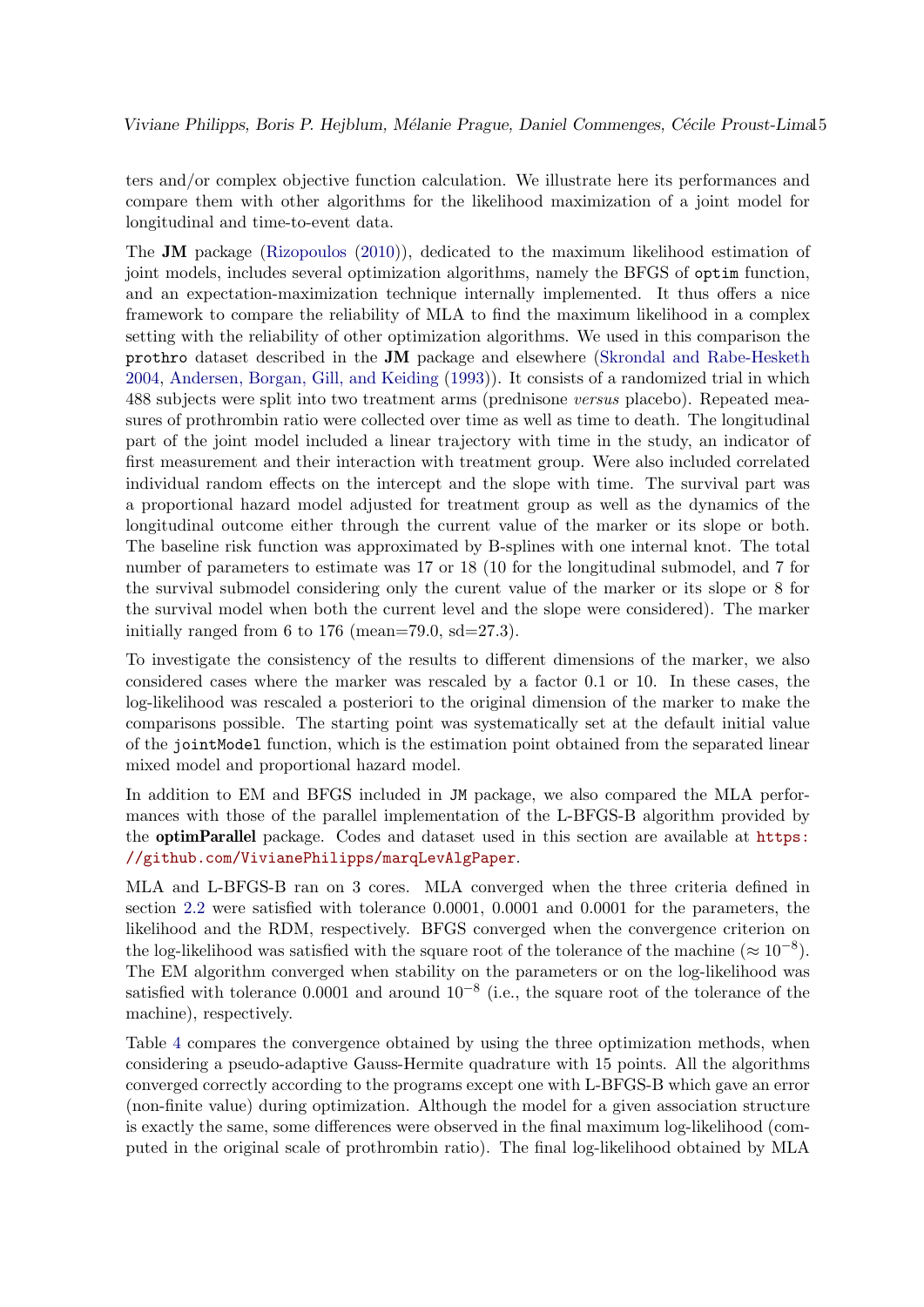was always the same whatever the outcome's scaling, showing its consistency. It was also higher than the one obtained using the two other algorithms, showing that BFGS, L-BFGS-B and, to a lesser extent, EM did not systematically converge toward the effective maximum. The difference could go up to 20 points of log-likelihood for BFGS in the example with the current slope of the marker as the association structure. The convergence also differed according to outcome's scaling with BFGS/L-BFSG-B and slightly with EM, even though in general the EM algorithm seemed relatively stable in this example. The less stringent convergence of BFGS/L-BFSG-B and, to a lesser extent, of EM had also consequences on the parameters estimates as roughly illustrated in Table [4](#page-23-0) with the percentage of variation in the association parameters of prothrombin dynamics estimated in the survival model (either the current value or the current slope) in comparison with the estimate obtained using MLA which gives the overall maximum likelihood. The better performances of MLA was not at the expense of the number of iterations since MLA converged in at most 22 iterations, whereas several hundreds of iterations could be required for EM or BFGS. Note however that one iteration of MLA is much more computationally demanding.

Finally, for BFGS, the problem of convergence is even more apparent when the outcome is scaled by a factor 10. Indeed, the optimal log-likelihood of the model assuming a bivariate association structure (on the current level and the current slope) is worse than the optimal log-likelihood of its nested model which assumes an association structure only on the current level (i.e., constraining the parameter for the current slope to 0). We faced the same situation with the L-BFGS-B algorithm when comparing the log-likelihoods with a bivariate association and an association through the current slope only.

# 7. Concluding remarks

We proposed in this paper a general-purpose optimization algorithm based on a robust Marquardt-Levenberg algorithm. The program, written in R and Fortran90, is available in marqLevAlg R package. It provides a very nice alternative to other optimization packages available in R software such as optim, roptim [\(Pan](#page-21-9) [2020\)](#page-21-9) or optimx [\(Nash and Varadhan](#page-21-1) [2011\)](#page-21-1) for addressing complex optimization problems. In particular, as shown in our examples, notably the estimation of joint models, it is more reliable than classical alternatives (EM and BFGS). This is due to the very good convergence properties of the Marquardt-Levenberg algorithm associated with very stringent convergence criteria based on the first and second derivatives of the objective function which avoids spurious convergence at saddle points [\(Commenges](#page-19-1) et al. [2006\)](#page-19-1).

The Marquardt-Levenberg algorithm is known for its very computationally intensive iterations due to the computation of the first and second derivatives. However, first, compared to other algorithms, it converges in a very small number of iterations (usually less than 30 iterations). This may not make MLA competitive in terms of running time in simple and rapid settings. However, the parallel computations of the derivatives can largely speed up the program and make it very competitive with alternatives in terms of running time in complex settings.

We chose in our implementation to rely on RDM criterion which is a very stringent convergence criteria. As it is based on the inverse of the Hessian matrix, it may cause non-convergence issues when some parameters are at the border of the parameter space (for instance 0 for a parameter contrained to be positive). In that case, we recommend to fix the parameter at the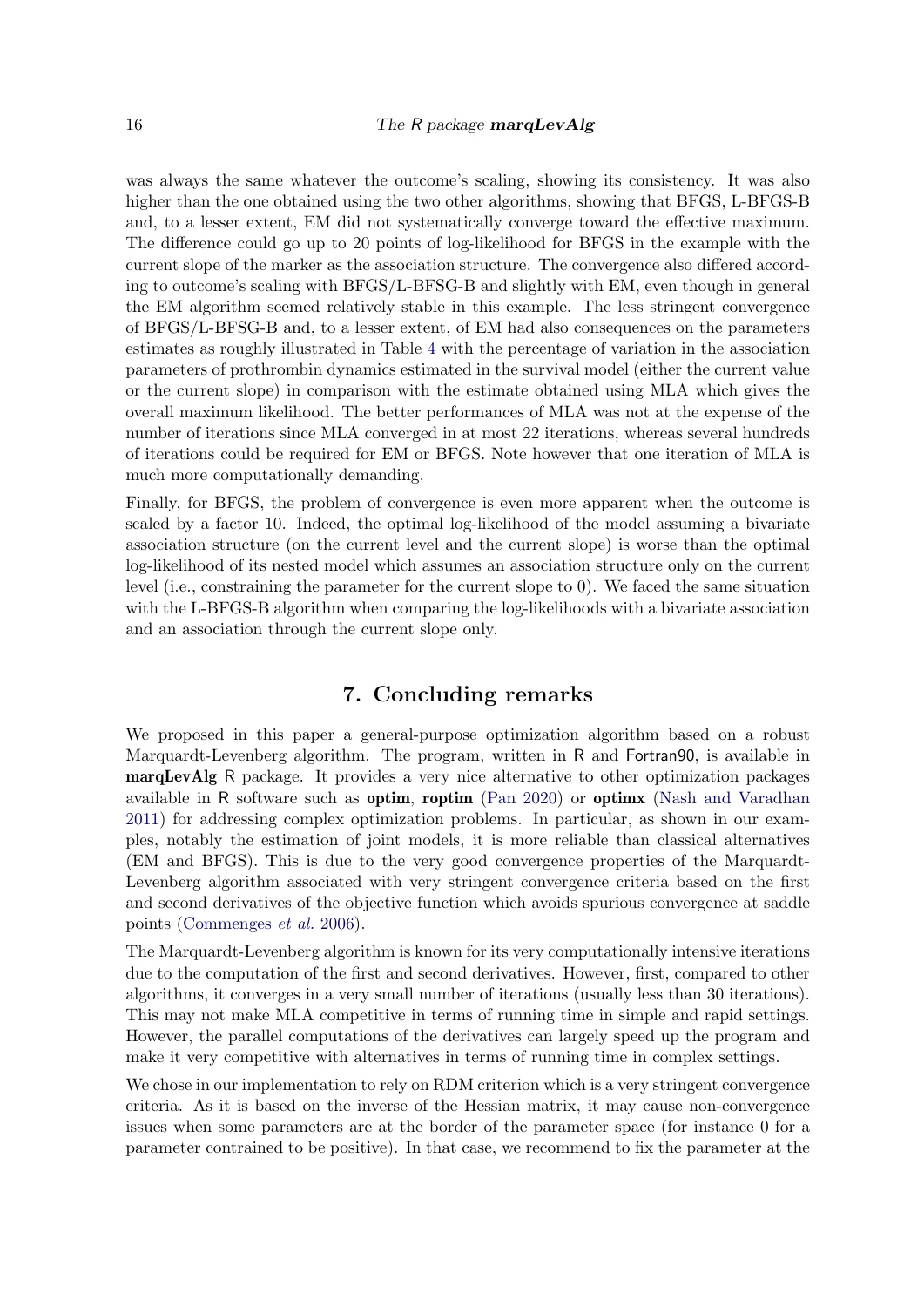Viviane Philipps, Boris P. Hejblum, Mélanie Prague, Daniel Commenges, Cécile Proust-Limal7

border of the parameter space and run again the optimization on the rest of the parameters. In cases where the stabilities of the log-likelihood and of the parameters are considered sufficient to ensure satisfactory convergence, the program outputs might be interpreted despite a lack of convergence according to the RDM, as would do other algorithms that only converge according to parameter and/or objective function stability.

As any other optimization algorithm based on the steepest descent, MLA is a local optimizer. It does not ensure the convergence of multimodal objective functions toward the global optimum. In such a context we recommend the use of a grid search which consists in running the algorithm from a grid of (random) initial values and retaining the best result as the final solution. We illustrate in supplementary material how this technique succeeds in finding the global minimum with the Wild function of the optim help page.

marqLevAlg is not the first optimizer to exploit parallel computations. Oyther R optimizers include a parallel mode, in particular stochastic optimization packages like DEoptim [\(Mullen,](#page-21-10) [Ardia, Gil, Windover, and Cline](#page-21-10) [2011\)](#page-21-10), GA [\(Scrucca](#page-22-3) [2017\)](#page-22-3), rgenoud [\(Mebane, Jr. and Sekhon](#page-20-6) [2011\)](#page-20-6) or hydroPSO [\(Zambrano-Bigiarini and Rojas](#page-22-4) [2020\)](#page-22-4). We compared these packages, the local optimizer of optimParallel, and marqLevAlg for the estimation of the liner mixed model described in section [4.](#page-5-0) For this specific problem marqLevAlg was the fastest, followed by optimParallel (results shown in supplementary files).

With its parallel implementation of derivative calculations combined with very good convergence properties of MLA, marqLevAlg package provides a promising solution for the estimation of complex statistical models in R. We have chosen for the moment to parallelize the derivatives which is very useful for optimization problems involving many parameters. However we could also easily parallelize the computation of the objective function when the latter is decomposed into independent sub-computations as is the log-likelihood computed independently on the statistical units. This alternative is currently under development.

# 8. Funding

This work was funded by French National Research Agency [grant number ANR-18-CE36- 0004-01 for project DyMES] and [grant number ANR-2010-PRPS-006 for project MOBYDIQ].

# 9. Acknowlegdments

The computing facilities MCIA (Mésocentre de Calcul Intensif Aquitain) at the Université de Bordeaux and the Université de Pau et des Pays de l'Adour provided advice on parallel computing technologies, as well as computer time.

# Appendix

#### A1. Standard examples from the litterature

We assessed the performances of our implementation of the Marquardt-Levenberg algorithm by following the strategy of [More](#page-21-8) *et al.* [\(1981\)](#page-21-8) for testing algorithms in unconstrained problems. They provide a series of 35 objective functions along with initial values. We used for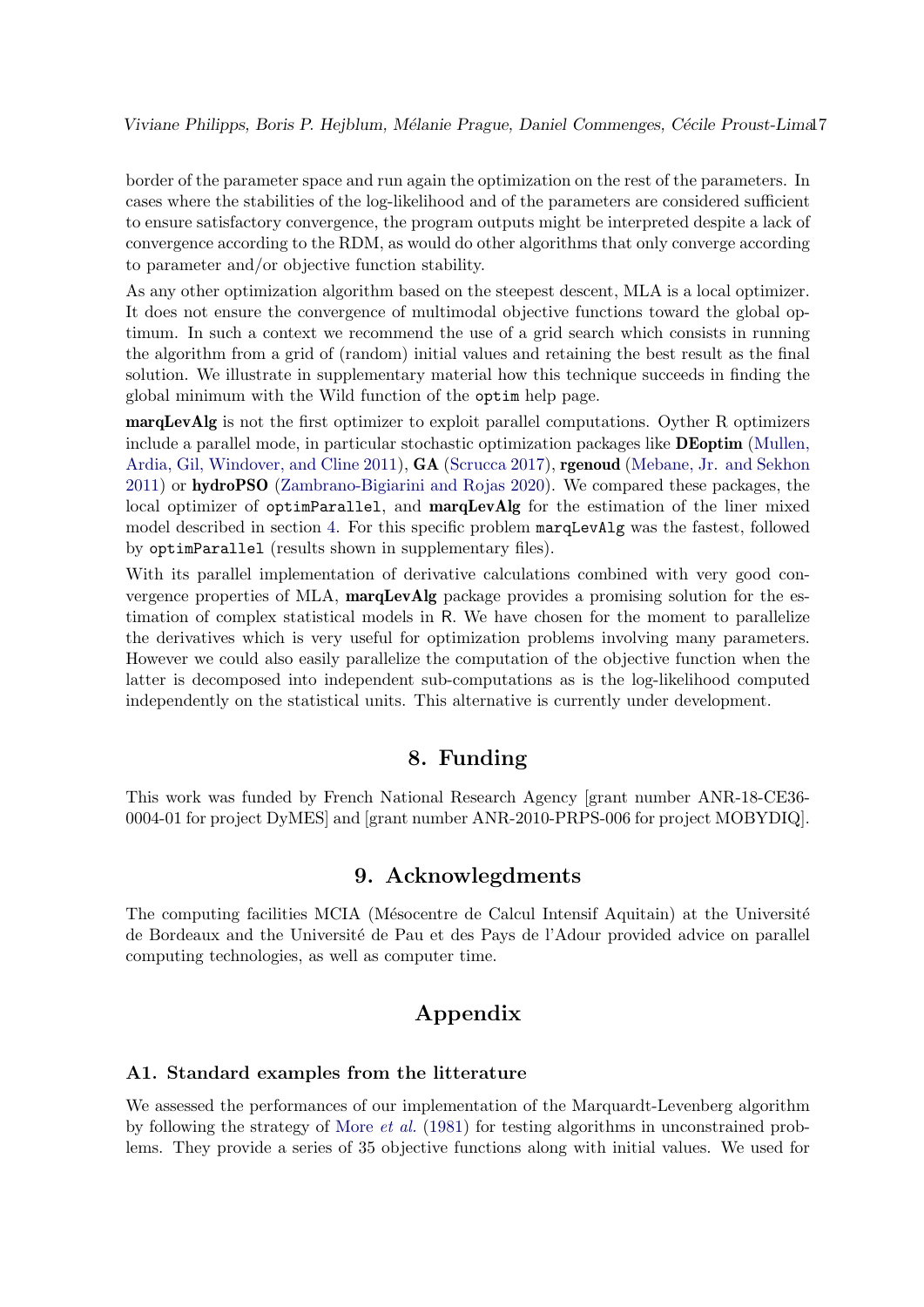

<span id="page-17-0"></span>Figure 2: Log-scaled bias between real solution and final optimum value at convergence point for 7 different algorithms : marqLevAlg, Nelder-Mead, BFGS, CG, L-BFGS-B, optimParallel and nlminb

this purpose the R package funconstrain. The 35 problems were optimized with marqLevAlg and with 6 other usual methods: Nelder-Mead, BFGS, CG, L-BFGS-B (all 4 from the optim function), L-BFGS-B from optimParallel package, and nlminb.

Table [5](#page-24-0) shows absolute differences between the real minimum of the objective function and the result obtain by each algorithm. Blanks indicate no convergence of the algorithm or error. The differences are also plotted in the log scale in figure [2.](#page-17-0)

MarqLevAlg converged in 31 of the 35 cases and found the objective function with minimal bias. Except for nlminb which showed similar very good performances, the other algorithms converged at least once very far from the effective objective value. In addition, Nelder-Mead and CG algorithms converged only in approximately half of the cases. This illustrates the reliability of marLevAlg to find the optimum in different settings.

# A2. Marquardt-Levenberg implementations for nonlinear least square problems

Although not restricted to nonlinear least square problems, we compared our implementation of Marquardt-Levenberg algorithm with two other implementations dedicated to nonlinear least square problems in the R packages nlmrt and minpack.lm. We used the examples given in those two packages to compare our results to the one obtained by the two other implementations. We compared the implementations in terms of residual sum-of-squares (RSS) at convergence and runtime in microseconds (as the mean runtime over 100 replicates).

Table [6](#page-25-0) summarizes the results of the three examples provided by the help page of nlmrt. The Hobbs problem has been run several times with different initial values, in a scaled or an unscaled version, and with an analytical gradient. The examples were tested with function nlxb (or nlfb when the analytical gradient was specified) and function marqLevAlg (in sequential mode). Table [7](#page-25-1) summarizes the results obtained on the two examples provided in the help of the nls.lm function from minpack.lm package.

These tests show that our implementation provides the same final RSS as the two other imple-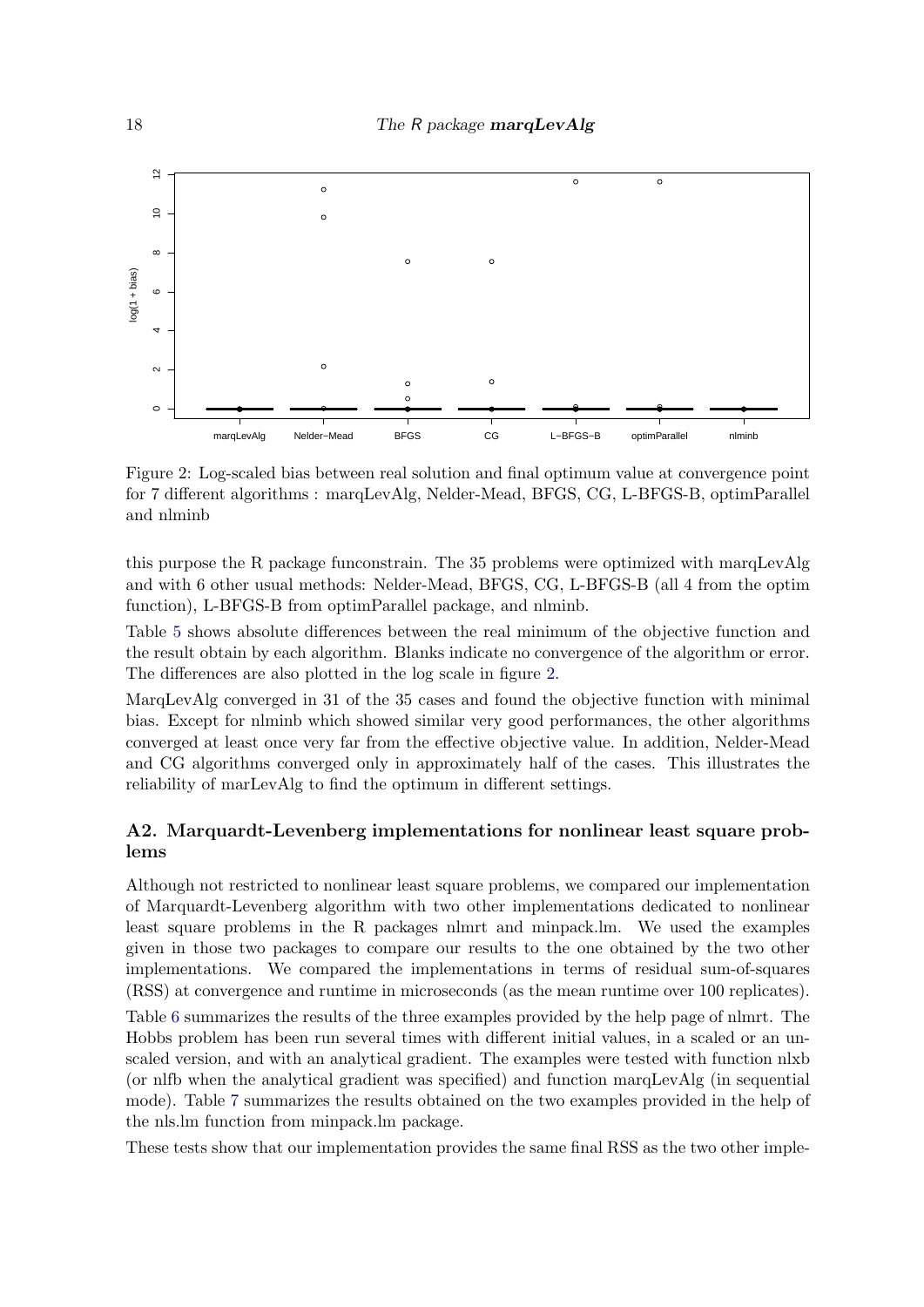mentations in these examples. We note that one run did not converge with marqLevAlg. Our implementation was yet systematically longer than the two others. We did expect this as our implementation is not dedicated to such simple situations but rather to complex optimization problems as shown in other examples in the main manucript (e.g., linear mixed model, joint model, latent class model).

### A3. Other parallelized optimization algorithms

Other optimizers are available in R with a parallel mode such as DEoptim, GA, rgenoud, hydroPSO and optimParallel [\(Mullen](#page-21-11) [2014\)](#page-21-11). Although these algorithms are dedicated to global optimization, we used them in a local optimization problem to contrast the performances of marqLevAlg with them. We used the example of estimation of a linear mixed model presented in the Example section. We estimated the model with packages rgenoud, DEoptim, hydroPSO, GA and optimParallel using one and two cores. Runtimes are summarized in Table [8.](#page-25-2) In this situation, our algorithm showed by far the minimum runtimes even though its speed up was slightly less  $(1.51)$  than others  $(>1.76)$ .

# A4. Sensitivity to initial values

#### Comparison with another Marquardt-Levenberg implementation

We considered an example from the non-linear least squares area to compare convergence rates, objective function's final value, and sensitivity to initial values obtained by marqLevAlg in comparison with the Marquardt-Levenberg algorithm implementation of minpack.lm package with nls.lm function.

We estimated the 3-parameter model  $y = a * \exp(x * b) + c$  using 100 starting values drawn uniformly between -10 and 10. The procedure was replicated on 100 datasets.

Over the 10000 estimations, marqLevAlg converged in 51.55% of the cases, whereas 65.98% of the nls.lm models converged, as shown in table [9.](#page-25-3) For nls.lm, this mixes the three convergence criteria, namely according to the objective function stability (value info=1 in the code), to the parameters stability (info=2) or to both (info=3). A fourth convergence criterion based on the angle between the objective function and its gradient was avalaible (info=4) but was never used in the 10000 runs.

While the minimum value was effectively reached for all the convergences of marqLevAlg, 1660 estimations that converged according to nls.lm were far from the effective optimum. This reduced the proportion of satisfying convergences to 49.38% (so similar rate as marglevAlg) but more importantly illustrated the convergence to saddle points when using classical convergence criteria. These convergences to saddle points are illustrated in Figure [3.](#page-19-3) The problem of spurious convergence was observed in all the types of convergence although it was particularly important when nls.lm converged with the paramater stability criterion (an extreme value was obtained in 443 and 16 runs for convergence on the parameters and on the function, respectively).

#### Global optimization using grid search

The Marquardt-Levenbergh algorithm performs local optimization. In situations were a global minimum (or maximum) is sought, the algorithm can still be used with a grid search. It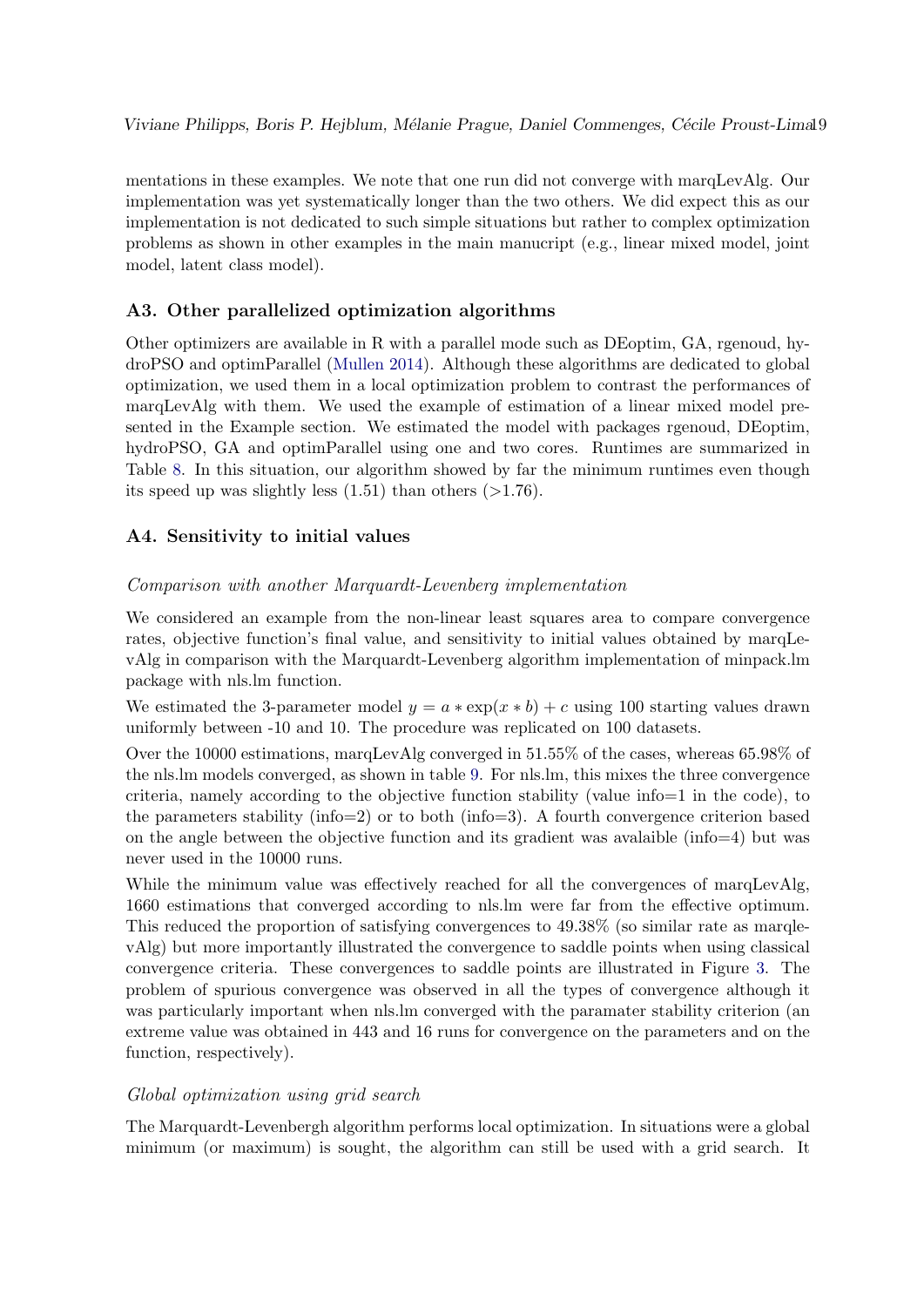

<span id="page-19-3"></span>Figure 3: Final value of the objective function at convergence for marqLevAlg algorithm and for nls.lm algorithm according to the type of convergence criterion met (1 for objective function, 2 for parameters, 3 for both). Are only reported the runs that converged, and results are in the log scale so that small differences are not blurred by some extreme differences.

consists in running the algorithm with multiple different initial values and retaining the best result.

We illustrate this with the Wild function plotted in Figure [4](#page-20-7) and defined as:

$$
fw(x) = 10 * sin(0.3 * x) * sin(1.3 * x2) + 0.00001 * x4 + 0.2 * x + 80
$$

This function is given as an example in the help page of the optim function for global optimization problem.

We ran the marqLevAlg algorithm 200 times from starting points defined by a regular grid between values -50 and 50. The minimum value over the 200 trials did coincide with the results of the global optimization algorithm SANN as shown in table [10.](#page-26-0)

# References

- <span id="page-19-2"></span>Andersen PK, Borgan O, Gill RD, Keiding N (1993). Statistical Models Based on Counting Processes. Springer, Paris.
- <span id="page-19-1"></span>Commenges D, Jacqmin-Gadda H, Proust C, Guedj J (2006). "A Newton-Like Algorithm for Likelihood Maximization: The Robust-Variance Scoring Algorithm." arXiv:math/0610402. ArXiv: math/0610402, URL <http://arxiv.org/abs/math/0610402>.
- <span id="page-19-0"></span>Elzhov TV, Mullen KM, Spiess AN, Bolker B (2016). minpack.lm: R Interface to the Levenberg-Marquardt Nonlinear Least-Squares Algorithm Found in MINPACK, Plus Support for Bounds. R package version 1.2-1, URL [https://CRAN.R-project.org/package=](https://CRAN.R-project.org/package=minpack.lm) [minpack.lm](https://CRAN.R-project.org/package=minpack.lm).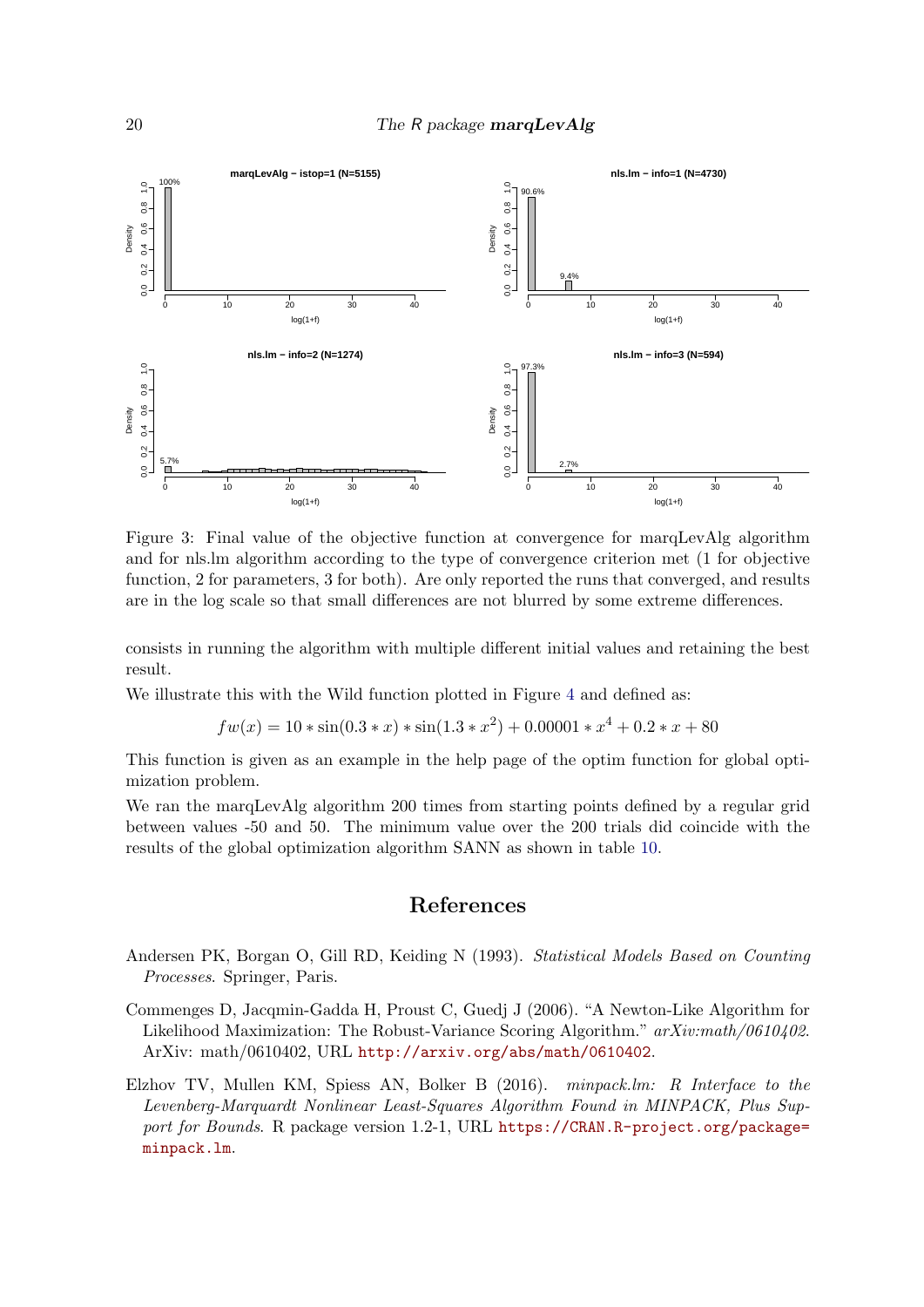Viviane Philipps, Boris P. Hejblum, Mélanie Prague, Daniel Commenges, Cécile Proust-Lima21



<span id="page-20-7"></span>Figure 4: The Wild function of the help page of optim function. Global minimum appears in red.

- <span id="page-20-4"></span>Fletcher R (1971). "A Modified Marquardt Subroutine for Non-Linear Least Squares." Publisher: Theoretical Physics Division, Atomic Energy Research Establishment.
- <span id="page-20-0"></span>Joe H, Nash JC (2003). "Numerical Optimization and Surface Estimation with Imprecise Function Evaluations." Statistics and Computing, 13(3), 277–286. ISSN 1573-1375. [doi:](http://dx.doi.org/10.1023/A:1024226918553) [10.1023/A:1024226918553](http://dx.doi.org/10.1023/A:1024226918553). URL <https://doi.org/10.1023/A:1024226918553>.
- <span id="page-20-5"></span>Laird NM, Ware JH (1982). "Random-Effects Models for Longitudinal Data." Biometrics, 38(4), 963–974. ISSN 0006-341X. [doi:10.2307/2529876](http://dx.doi.org/10.2307/2529876). Publisher: [Wiley, International Biometric Society], URL <https://www.jstor.org/stable/2529876>.
- <span id="page-20-2"></span>Levenberg K (1944). "A method for the Solution of Certain Non-Linear Problems in Least Squares." Quarterly of Applied Mathematics, 2(2), 164–168. ISSN 0033-569X, 1552-4485. [doi:10.1090/qam/10666](http://dx.doi.org/10.1090/qam/10666). URL [http://www.ams.org/qam/1944-02-02/](http://www.ams.org/qam/1944-02-02/S0033-569X-1944-10666-0/) [S0033-569X-1944-10666-0/](http://www.ams.org/qam/1944-02-02/S0033-569X-1944-10666-0/).
- <span id="page-20-1"></span>Lindstrom MJ, Bates DM (1988). "Newton—Raphson and EM Algorithms for Linear Mixed-Effects Models for Repeated-Measures Data." Journal of the American Statistical Association, 83(404), 1014-1022. ISSN 0162-1459. [doi:10.1080/01621459.1988.10478693](http://dx.doi.org/10.1080/01621459.1988.10478693). Publisher: Taylor & Francis eprint: https://doi.org/10.1080/01621459.1988.10478693, URL <https://doi.org/10.1080/01621459.1988.10478693>.
- <span id="page-20-3"></span>Marquardt DW (1963). "An Algorithm for Least-Squares Estimation of Nonlinear Parameters." Journal of the Society for Industrial and Applied Mathematics, 11(2), 431–441. ISSN 0368-4245. [doi:10.1137/0111030](http://dx.doi.org/10.1137/0111030). Publisher: Society for Industrial and Applied Mathematics, URL <https://epubs.siam.org/doi/abs/10.1137/0111030>.
- <span id="page-20-6"></span>Mebane, Jr WR, Sekhon JS (2011). "Genetic Optimization Using Derivatives: The rgenoud Package for R." Journal of Statistical Software, 42(11), 1-26. URL [http://www.](http://www.jstatsoft.org/v42/i11/) [jstatsoft.org/v42/i11/](http://www.jstatsoft.org/v42/i11/).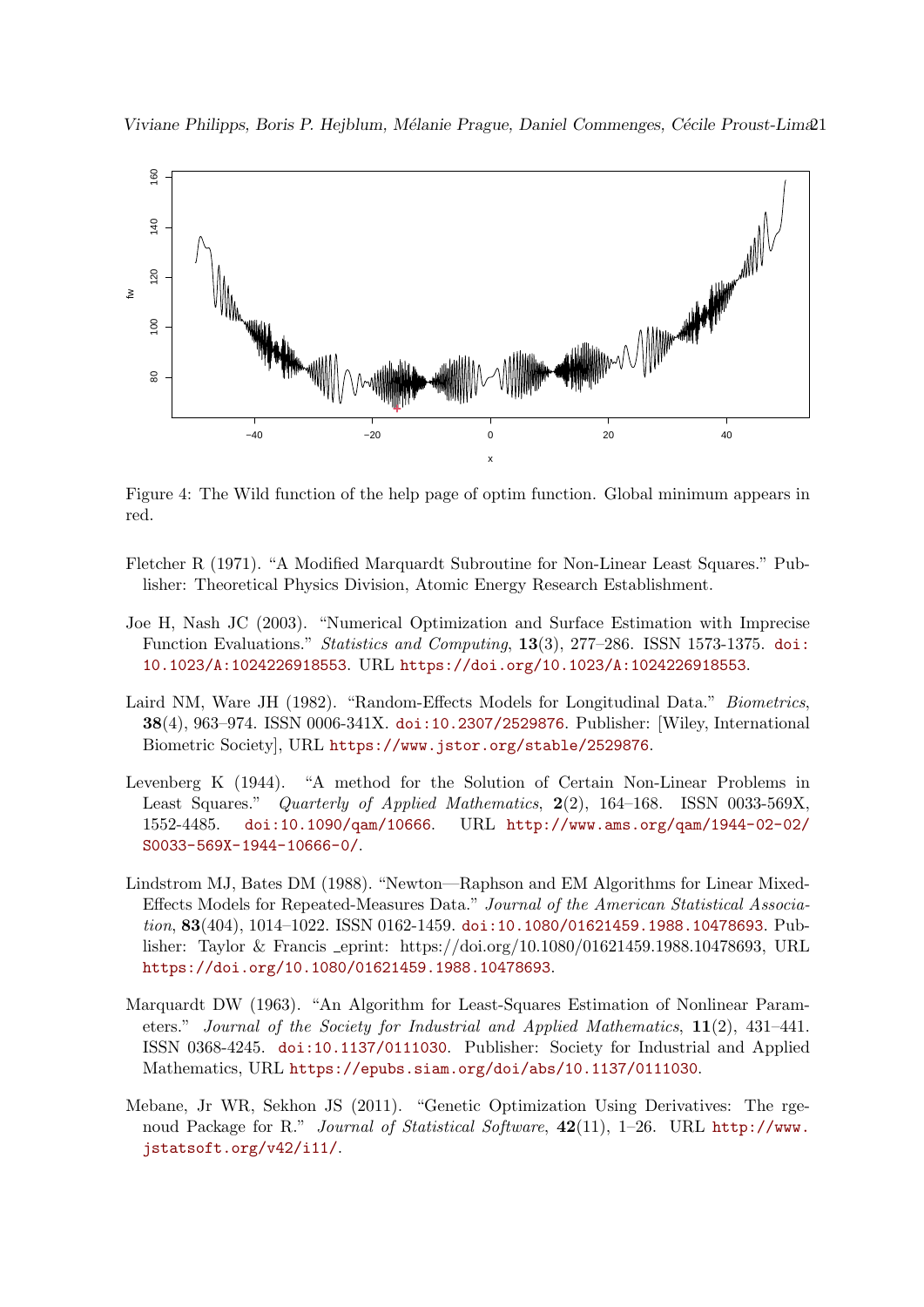- <span id="page-21-8"></span>More JJ, Garbow BS, Hillstrom KE (1981). "Testing unconstrained optimization software." ACM Trans. Math. Software; (United States), 7:1. [doi:10.1145/355934.355936](http://dx.doi.org/10.1145/355934.355936). URL <https://www.osti.gov/biblio/6256067>.
- <span id="page-21-10"></span>Mullen K, Ardia D, Gil D, Windover D, Cline J (2011). "DEoptim: An R Package for Global Optimization by Differential Evolution." Journal of Statistical Software, 40(6), 1–26. URL <http://www.jstatsoft.org/v40/i06/>.
- <span id="page-21-11"></span>Mullen KM (2014). "Continuous Global Optimization in R." Journal of Statistical Software,  $Articles, 60(6), 1-45.$  ISSN 1548-7660. [doi:10.18637/jss.v060.i06](http://dx.doi.org/10.18637/jss.v060.i06). URL [https://www.](https://www.jstatsoft.org/v060/i06) [jstatsoft.org/v060/i06](https://www.jstatsoft.org/v060/i06).
- <span id="page-21-2"></span>Nash JC (2016). nlmrt: Functions for Nonlinear Least Squares Solutions. R package version 2016.3.2, URL <https://CRAN.R-project.org/package=nlmrt>.
- <span id="page-21-1"></span>Nash JC, Varadhan R (2011). "Unifying Optimization Algorithms to Aid Software System Users: optimx for R." Journal of Statistical Software, 43(9), 1–14. URL [http://www.](http://www.jstatsoft.org/v43/i09/) [jstatsoft.org/v43/i09/](http://www.jstatsoft.org/v43/i09/).
- <span id="page-21-9"></span>Pan Y (2020). roptim: General Purpose Optimization in R using  $C_{++}$ . R package version 0.1.5, URL <https://CRAN.R-project.org/package=roptim>.
- <span id="page-21-4"></span>Prague M, Commenges D, Guedj J, Drylewicz J, Thiébaut R (2013). "NIMROD: A Program for Inference via a Normal Approximation of the Posterior in Models with Random Effects Based on Ordinary Differential Equations." Computer methods and programs in biomedicine, 111(2), 447–458.
- <span id="page-21-3"></span>Prague M, Diakite A, Commenges D (2012). "Package 'marqLevAlg' - Algorithme de Levenberg-Marquardt en  $R$ : une Alternative à 'optimx' pour des Problèmes de Minimisation." In 1ères Rencontres R. Bordeaux, France. URL [https://hal.archives-ouvertes.](https://hal.archives-ouvertes.fr/hal-00717566) [fr/hal-00717566](https://hal.archives-ouvertes.fr/hal-00717566).
- <span id="page-21-0"></span>Proust C, Jacqmin-Gadda H (2005). "Estimation of Linear Mixed Models with a Mixture of Distribution for the Random Effects." Computer Methods and Programs in Biomedicine, 78(2), 165–173. ISSN 0169-2607. [doi:10.1016/j.cmpb.2004.12.004](http://dx.doi.org/10.1016/j.cmpb.2004.12.004).
- <span id="page-21-6"></span>Proust-Lima C, Philipps V, Liquet B (2017). "Estimation of Extended Mixed Models Using Latent Classes and Latent Processes: The R Package lcmm." Journal of Statistical Software, 78(1), 1–56. ISSN 1548-7660. [doi:10.18637/jss.v078.i02](http://dx.doi.org/10.18637/jss.v078.i02). Number: 1, URL [https:](https://www.jstatsoft.org/index.php/jss/article/view/v078i02) [//www.jstatsoft.org/index.php/jss/article/view/v078i02](https://www.jstatsoft.org/index.php/jss/article/view/v078i02).
- <span id="page-21-7"></span>Proust-Lima C, Séne M, Taylor JM, Jacqmin-Gadda H (2014). "Joint Latent Class Models for Longitudinal and Time-to-Event Data: A Review." Statistical methods in medical research, 23(1), 74–90. ISSN 0962-2802. [doi:10.1177/0962280212445839](http://dx.doi.org/10.1177/0962280212445839). URL [https://www.](https://www.ncbi.nlm.nih.gov/pmc/articles/PMC5863083/) [ncbi.nlm.nih.gov/pmc/articles/PMC5863083/](https://www.ncbi.nlm.nih.gov/pmc/articles/PMC5863083/).
- <span id="page-21-5"></span>Rizopoulos D (2010). "JM: An R Package for the Joint Modelling of Longitudinal and Timeto-Event Data." Journal of Statistical Software (Online), 35(9), 1–33. ISSN 15487660. [doi:10.18637/jss.v035.i09](http://dx.doi.org/10.18637/jss.v035.i09). URL <https://repub.eur.nl/pub/89690/>.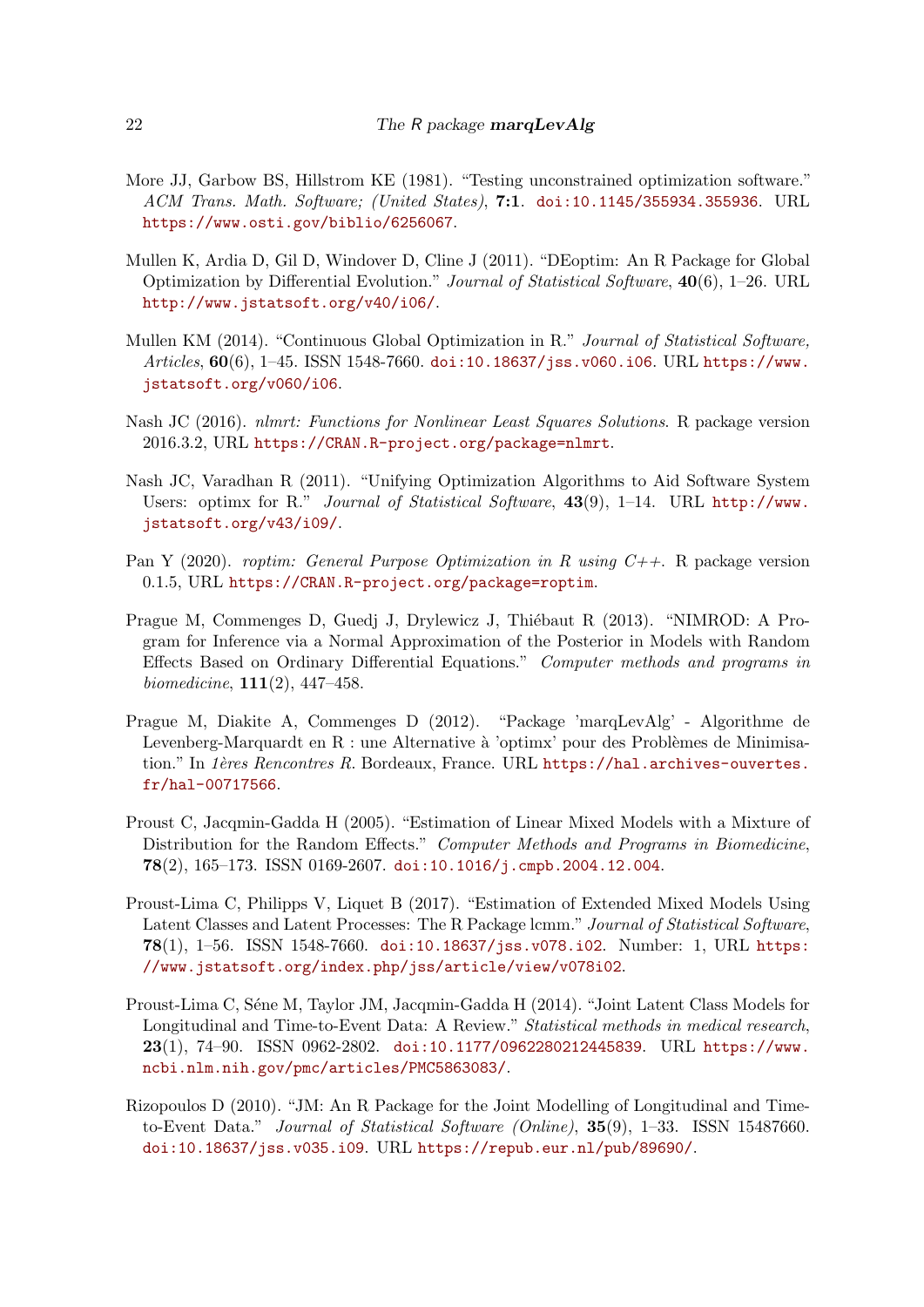Viviane Philipps, Boris P. Hejblum, Mélanie Prague, Daniel Commenges, Cécile Proust-Lima23

- <span id="page-22-3"></span>Scrucca L (2017). "On some extensions to GA package: hybrid optimisation, parallelisation and islands evolution." The R Journal,  $9(1)$ , 187-206. URL [https://journal.r-project.](https://journal.r-project.org/archive/2017/RJ-2017-008) [org/archive/2017/RJ-2017-008](https://journal.r-project.org/archive/2017/RJ-2017-008).
- <span id="page-22-2"></span>Skrondal A, Rabe-Hesketh S (2004). Generalized Latent Variable Modeling: Multilevel, Longitudinal, and Structural Equation Models. CRC Press. ISBN 978-0-203-48943-7.
- <span id="page-22-1"></span>Tadd´e BO, Jacqmin-Gadda H, Dartigues JF, Commenges D, Proust-Lima C (2019). "Dynamic Modeling of Multivariate Dimensions and their Temporal Relationships Using Latent Processes: Application to Alzheimer's Disease." Biometrics,  $n/a(n/a)$ . ISSN 1541-0420. [doi:10.1111/biom.13168](http://dx.doi.org/10.1111/biom.13168). eprint: https://onlinelibrary.wiley.com/doi/pdf/10.1111/biom.13168, URL [https:](https://onlinelibrary.wiley.com/doi/abs/10.1111/biom.13168) [//onlinelibrary.wiley.com/doi/abs/10.1111/biom.13168](https://onlinelibrary.wiley.com/doi/abs/10.1111/biom.13168).
- <span id="page-22-0"></span>Theussl S, Schwendinger F, Borchers HW (2014). "CRAN Task View: Optimization and Mathematical Programming." Version 2020-05-21, URL [https://cran.r-project.org/](https://cran.r-project.org/view=Optimization) [view=Optimization](https://cran.r-project.org/view=Optimization).
- <span id="page-22-4"></span>Zambrano-Bigiarini M, Rojas R (2020). hydroPSO: Particle Swarm Optimisation, with Focus on Environmental Models. R package version 0.5-1 . doi:10.5281/zenodo.1287350, URL <https://CRAN.R-project.org/package=hydroPSO>.

### Affiliation:

Viviane Philipps Inserm, Bordeaux Population Health Research Center, UMR 1219, Univ. Bordeaux, F-33000 Bordeaux, France 146 rue Léo Saignat 33076 Bordeaux Cedex France E-mail: [viviane.philipps@u-bordeaux.fr](mailto:viviane.philipps@u-bordeaux.fr)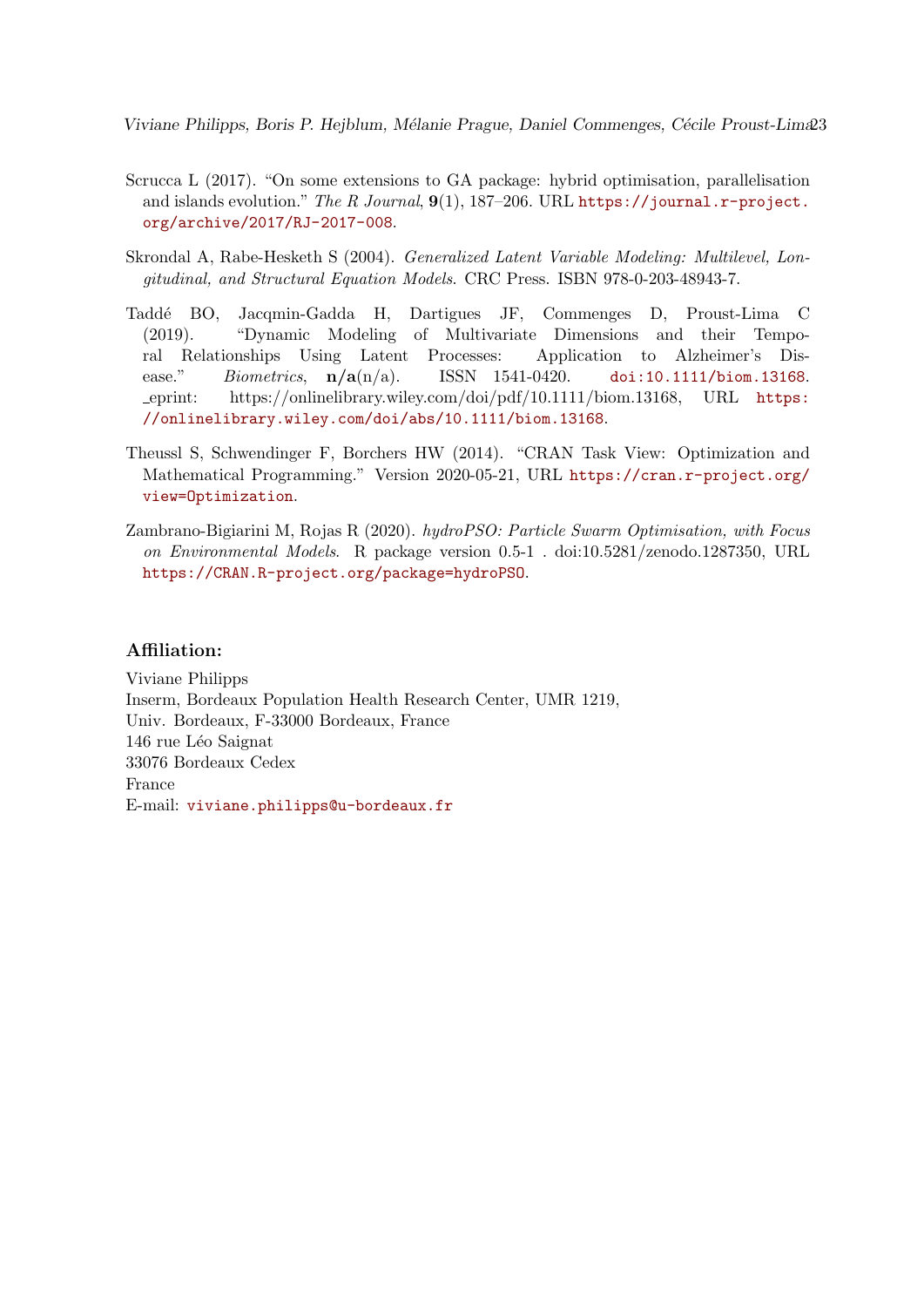| Nature of      | Algorithm      | Scaling      | Rescaled log- | Variation of | Variation of | Number of      | Time in            |
|----------------|----------------|--------------|---------------|--------------|--------------|----------------|--------------------|
| dependency     |                | factor       | likelihood    | value $(\%)$ | slope $(\%)$ | iterations     | seconds            |
| value          | <b>BFGS</b>    | $1\,$        | $-13958.55$   | $-3.73$      |              | 120            | $\overline{29.32}$ |
| value          | $\rm BFGS$     | $0.1\,$      | $-13957.91$   | $-0.01$      |              | 490            | 117.20             |
| value          | <b>BFGS</b>    | $10\,$       | $-13961.54$   | $-9.28$      |              | $\rm 91$       | $18.30\,$          |
| value          | ${\rm LBFGSB}$ | $\,1\,$      | $-13958.41$   | $-3.56$      |              | 289            | 80.64              |
| value          | LBFGSB         | $0.1\,$      | $-13957.69$   | $-0.11$      |              | 244            | 67.40              |
| value          | LBFGSB         | $10\,$       |               |              |              |                |                    |
| value          | EM             | $\,1\,$      | $-13957.91$   | $-0.29$      |              | 66             | 57.64              |
| $_{\rm value}$ | $\mathrm{EM}$  | 0.1          | $-13957.72$   | 0.14         |              | 104            | 89.98              |
| $_{\rm value}$ | $\mathrm{EM}$  | $10\,$       | $-13957.94$   | $-0.59$      |              | 62             | $61.10\,$          |
| value          | marq           | $\,1\,$      | $-13957.69$   | 0.00         |              | $\overline{7}$ | $36.08\,$          |
| value          | marq           | $0.1\,$      | $-13957.69$   | $-0.00$      |              | $\bf 5$        | 26.77              |
| value          | marq           | $10\,$       | $-13957.69$   | $-0.00$      |              | $15\,$         | $72.57\,$          |
| slope          | <b>BFGS</b>    | $\mathbf{1}$ | $-13961.41$   |              | $-1.85$      | $251\,$        | $52.46\,$          |
| slope          | <b>BFGS</b>    | $0.1\,$      | $-13961.23$   |              | $-1.37$      | $391\,$        | 78.78              |
| slope          | <b>BFGS</b>    | $10\,$       | $-13980.90$   |              | $-13.98$     | 444            | 86.61              |
| slope          | LBFGSB         | $\,1$        | $-13960.69$   |              | $-0.15$      | 266            | $59.62\,$          |
| slope          | LBFGSB         | $0.1\,$      | $-13960.70$   |              | $-0.27$      | $\,206$        | $46.82\,$          |
| slope          | LBFGSB         | $10\,$       | $-13962.56$   |              | $-2.87$      | 823            | 179.60             |
| slope          | EM             | $\mathbf{1}$ | $-13960.69$   |              | 0.18         | 169            | 143.20             |
| slope          | $\mathrm{EM}$  | $0.1\,$      | $-13960.69$   |              | 0.03         | $208\,$        | 156.80             |
| slope          | EM             | $10\,$       | $-13960.70$   |              | 0.08         | 156            | 138.04             |
| slope          | marq           | $\mathbf{1}$ | $-13960.69$   |              | 0.00         | 10             | 46.04              |
| slope          | marq           | $0.1\,$      | $-13960.69$   |              | 0.00         | $10\,$         | 46.37              |
| slope          | marq           | $10\,$       | $-13960.69$   |              | $0.00\,$     | 14             | $63.63\,$          |
| both           | <b>BFGS</b>    | $\,1\,$      | $-13951.60$   | 15.97        | $-28.17$     | 164            | $40.19\,$          |
| $_{\rm both}$  | <b>BFGS</b>    | $0.1\,$      | $-13949.82$   | 2.66         | $-4.63$      | $502\,$        | 133.82             |
| both           | <b>BFGS</b>    | $10\,$       | $-13965.25$   | 40.31        | $-95.26$     | $52\,$         | $10.85\,$          |
| both           | <b>LBFGSB</b>  | $\,1\,$      | $-13950.04$   | $-1.67$      | 7.10         | 800            | 177.56             |
| both           | <b>LBFGSB</b>  | $0.1\,$      | $-13949.42$   | $-0.01$      | 0.38         | 411            | 91.69              |
| both           | <b>LBFGSB</b>  | $10\,$       | $-13985.72$   | 67.33        | $-147.30$    | 18             | 7.68               |
| both           | $\mathrm{EM}$  | $\mathbf{1}$ | $-13949.82$   | 4.10         | $-7.22$      | 159            | 179.71             |
| both           | $\mathrm{EM}$  | $0.1\,$      | $-13949.44$   | 1.68         | $-3.66$      | 156            | 148.23             |
| both           | $\mathrm{EM}$  | $10\,$       | $-13950.46$   | 10.67        | $-16.31$     | 142            | 197.16             |
| both           | marq           | $\,1\,$      | $-13949.42$   | 0.00         | $0.00\,$     | $10\,$         | $51.24\,$          |
| both           | marq           | $0.1\,$      | $-13949.42$   | $-0.00$      | $0.00\,$     | $10\,$         | $53.32\,$          |
| both           | marq           | 10           | $-13949.42$   | 0.00         | $-0.01$      | 22             | 118.37             |

<span id="page-23-0"></span>Table 4: Comparison of the convergence obtained by MLA, BFGS, L-BFGS-B and EM algorithms for the estimation of a joint model for prothrobin repeated marker (scaled by 1, 0.1 or 10) and time to death when considering a dependency on the current level of prothrobin ('value') or the current slope ('slope') or both ('both'). All the models converged correctly according to the algorithm outputs. We report the final log-likelihood rescaled to scaling factor 1 (for comparison), the percentage of variation of the association parameters ('value' and 'slope' columns) compared to the one obtained with the overall maximum likelihood with scaling 1, the number of iterations and the running time in seconds.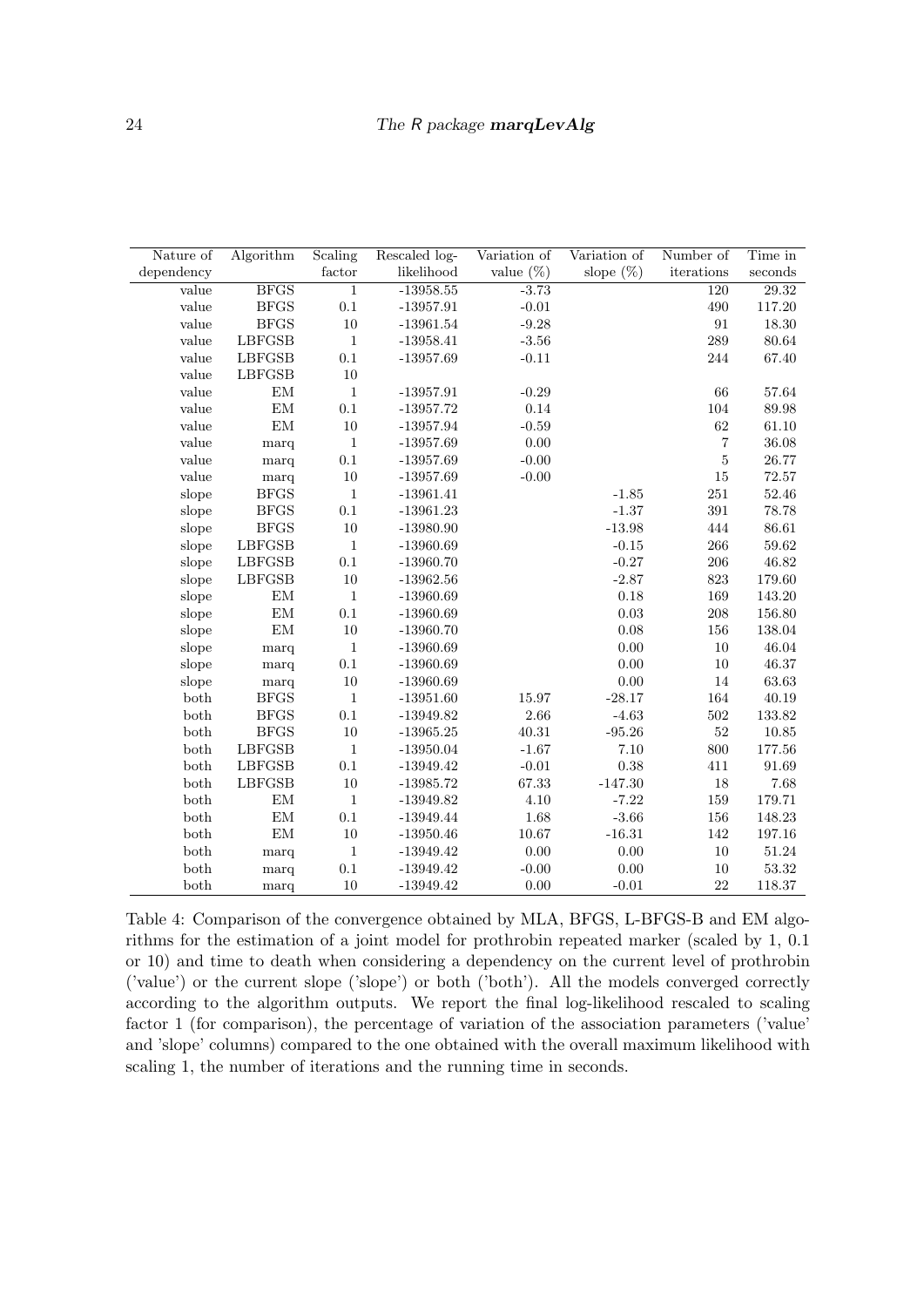|                           | marqLevAlg | Nelder-Mead | <b>BFGS</b> | $\overline{\text{CG}}$ | $L-BFGS-B$ | optimParallel | nlminb   |
|---------------------------|------------|-------------|-------------|------------------------|------------|---------------|----------|
| rosen                     | 0.000      | 0.000       | 0.000       |                        | 0.000      | 0.000         | 0.000    |
| freud_roth                | 0.000      | 0.000       | 0.000       |                        | 0.000      | 0.000         | 0.000    |
| powell_bs                 | 0.000      | 0.000       |             |                        | 0.135      | 0.135         |          |
| brown_bs                  |            | 18271       | 0.000       |                        | 0.000      | 0.000         | 0.000    |
| beale                     | 0.000      | 0.000       | 0.000       | 0.000                  | 0.000      | 0.000         | 0.000    |
| jenn_samp                 | 0.000      | 0.000       | 1896        | 1896                   |            |               | 0.000    |
| helical                   | 0.000      | 0.000       | 0.000       | 0.000                  | 0.000      | 0.000         | 0.000    |
| bard                      | 0.000      | 0.000       | 0.000       |                        | 0.000      | 0.000         | 0.000    |
| gauss                     | 0.000      | 0.000       | 0.000       | 0.000                  | 0.000      | 0.000         | 0.000    |
| meyer                     |            | 75306       | 0.002       |                        | 112035     | 112035        |          |
| gulf                      | 0.000      | 0.000       |             |                        | 0.000      | 0.000         | 0.000    |
| box_3d                    | 0.000      | 0.000       | 0.000       |                        | 0.000      | 0.000         | 0.000    |
| powell_s                  | 0.000      | 0.000       | 0.000       |                        | 0.000      | 0.000         | 0.000    |
| wood                      | 0.000      | 7.855       | 0.000       |                        | 0.000      | 0.000         | 0.000    |
| kow_osb                   | 0.000      | 0.000       | 0.000       |                        | 0.000      | 0.000         | 0.000    |
| brown_den                 | 0.0        | $0.0\,$     | $0.0\,$     | 0.0                    | 0.0        | 0.0           | 0.0      |
| osborne_1                 | 0.000      | 0.000       | 0.000       |                        | 0.000      | 0.000         | 0.000    |
| biggs_exp6                | $-0.006$   |             |             |                        | $-0.000$   | $-0.000$      | $-0.000$ |
| osborne_2                 | 0.000      |             | 0.000       |                        | 0.000      | 0.000         | 0.000    |
| watson                    | 0.000      |             | 0.000       |                        | 0.000      | 0.000         | 0.000    |
| ex_rosen                  | 0.000      |             | 0.000       | 0.000                  | 0.000      | 0.000         | 0.000    |
| ex_powell                 | 0.000      |             | 0.000       | 0.000                  | 0.000      | 0.000         |          |
| penalty_1                 | 0.000      | 0.000       | 0.000       |                        | 0.000      | 0.000         | 0.000    |
| penalty_2                 | 0.000      | 0.000       | 0.000       | 0.000                  | 0.000      | 0.000         |          |
| var_dim                   | 0.000      |             | 0.000       | 0.000                  | 0.000      | 0.000         | 0.000    |
| trigon                    | 0.000      |             | 0.000       | 0.000                  | 0.000      | 0.000         | 0.000    |
| brown_al                  | 0.000      |             | 0.000       | 0.000                  | 0.000      | 0.000         | 0.000    |
| disc_bv                   | 0.000      |             | 0.000       |                        | 0.000      | 0.000         | 0.000    |
| disc_ie                   | 0.000      |             | 0.000       | 0.000                  | 0.000      | 0.000         | 0.000    |
| broyden_tri               | 0.000      |             | 0.713       | 0.000                  | 0.000      | 0.000         | 0.000    |
| broyden_band              | 0.000      |             | 2.680       | 3.076                  | 0.000      | 0.000         | 0.000    |
| linfun_fr                 | 0.000      |             | 0.000       | 0.000                  | 0.000      | 0.000         | 0.000    |
| $\lim$ fun $\mathbf{-}r1$ |            |             | 0.000       | 0.000                  | 0.000      | 0.000         | 0.000    |
| linfun_r1z                |            |             | 0.000       | 0.000                  | 0.000      | 0.000         | 0.000    |
| chebyquad                 | 0.000      |             | 0.000       | 0.000                  | 0.000      | 0.000         | 0.000    |

<span id="page-24-0"></span>Table 5: Absolute bias, for each of the 35 problems, between the real solution and the final optimum value at convergence point for 7 different algorithms : marqLevAlg, Nelder-Mead, BFGS, CG, L-BFGS-B, optimParallel and nlminb. An empty case means that the algorithm did not converged.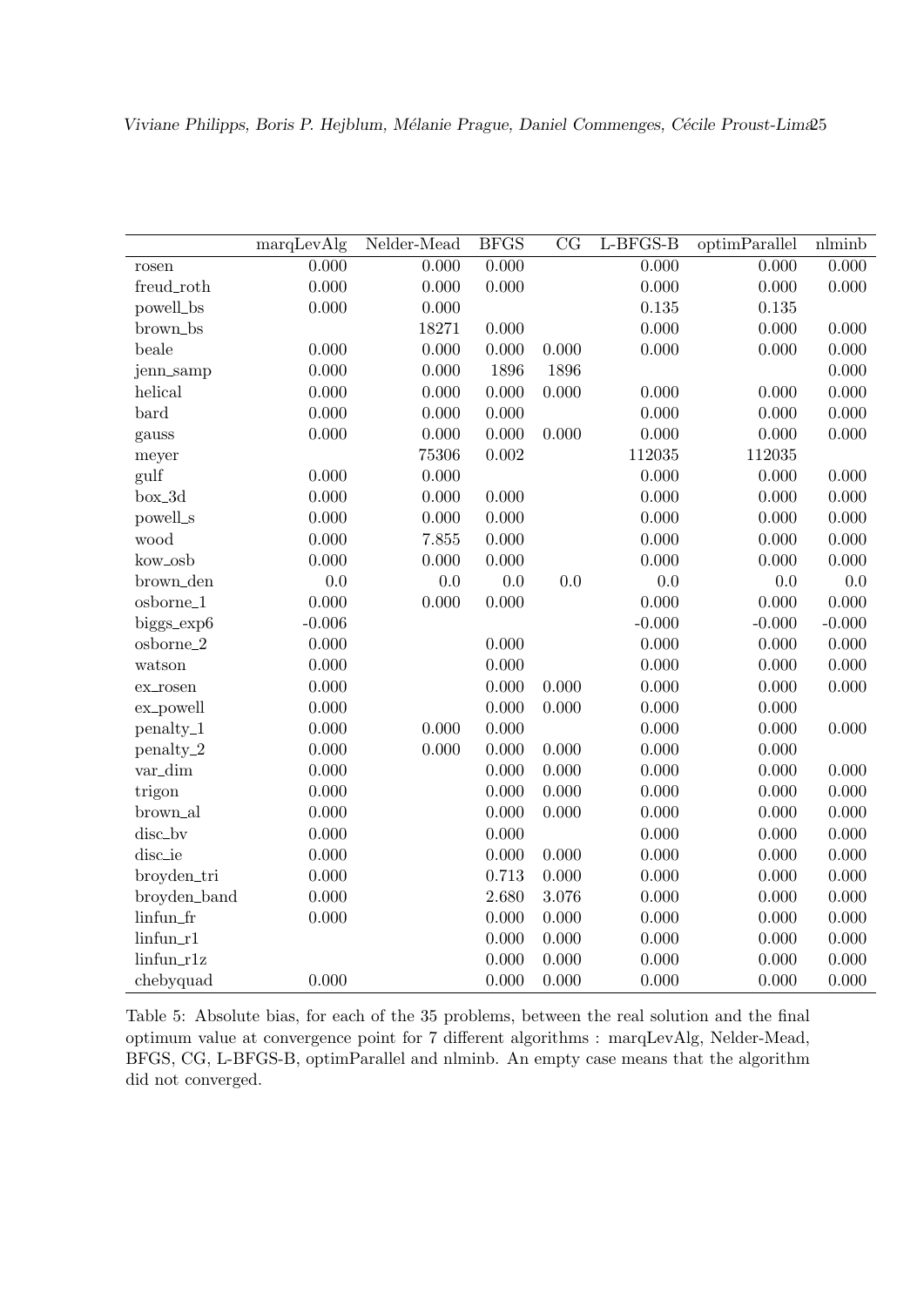|                                          | nlxb/nlfb          |         | marqLevAlg         |         |  |
|------------------------------------------|--------------------|---------|--------------------|---------|--|
|                                          | objective function | runtime | objective function | runtime |  |
| One parameter problem                    | 8.9296             | 1731    | 8.9296             | 775     |  |
| Hobbs problem unscaled - start1          | 2.5873             | 13047   |                    | 155910  |  |
| Hobbs problem unscaled - easy            | 2.5873             | 3522    | 2.5873             | 34805   |  |
| Hobbs problem scaled - start1            | 2.5873             | 7763    | 2.5873             | 12020   |  |
| Hobbs problem scaled - easy              | 2.5873             | 3615    | 2.5873             | 9358    |  |
| Hobbs problem scaled - hard              | 2.5873             | 16344   | 2.5873             | 27588   |  |
| Hobbs problem scaled - start1 - gradient | 2.5873             | 3422    | 2.5873             | 13455   |  |
| Gabor Grothendieck problem               | 0.0000             | 1871    | 0.0000             | 983     |  |

<span id="page-25-0"></span>Table 6: Final objective function value and runtimes (in microseconds) of least squares problems solved with nlmrt and marqLevAlg packages.

|                                 | nls.lm |      | marqLevAlg                                            |       |  |
|---------------------------------|--------|------|-------------------------------------------------------|-------|--|
|                                 |        |      | objective function runtime objective function runtime |       |  |
| Example1                        | 0.7986 | 313  | 0.7986                                                | 7062  |  |
| Example2                        | 79237  | 2374 | 79237                                                 | 38584 |  |
| Example <sub>2</sub> - gradient | 79237  | 2388 | 79237                                                 | 20307 |  |

<span id="page-25-1"></span>Table 7: Final objective function value and runtimes (in microseconds) of least squares problems solved with minpack.lm and marqLevAlg packages.

| R function    | sequential runtime | parallel runtime | speed up |
|---------------|--------------------|------------------|----------|
| marqLevAlg    | 21.89              | 14.47            | 1.51     |
| genoud        | 650.11             | 348.18           | 1.87     |
| DEoptim       | 318.50             | 139.40           | 2.28     |
| hydroPSO      | 860.97             | 393.07           | 2.19     |
| ga            | 94.49              | 51.17            | 1.85     |
| optimParallel | 63.49              | 36.02            | 1.76     |

<span id="page-25-2"></span>Table 8: Mean runtimes over 10 replicates of the estimation of a linear mixed model using marqLevAlg, rgenoud, DEoptim, hydroPSO, GA and optimParallel packages in sequential mode and in parallel mode using two cores.

|        |                           |             | marqLevAlg      |       |  |
|--------|---------------------------|-------------|-----------------|-------|--|
|        |                           | convergence | non convergence | total |  |
|        | convergence in function   | 4262        | 468             |       |  |
| nls.lm | convergence in parameters | 87          | 1187            | 6598  |  |
|        | convergence in both       | 591         | 9               |       |  |
|        | non convergence           | 215         | 3187            | 3402  |  |
|        | total                     | 5155        | 4845            | 10000 |  |

<span id="page-25-3"></span>Table 9: Summary of the convergence status of marqLevAlg and nls.lm over 10000 runs (100 simulated samples and 100 different starting points each).